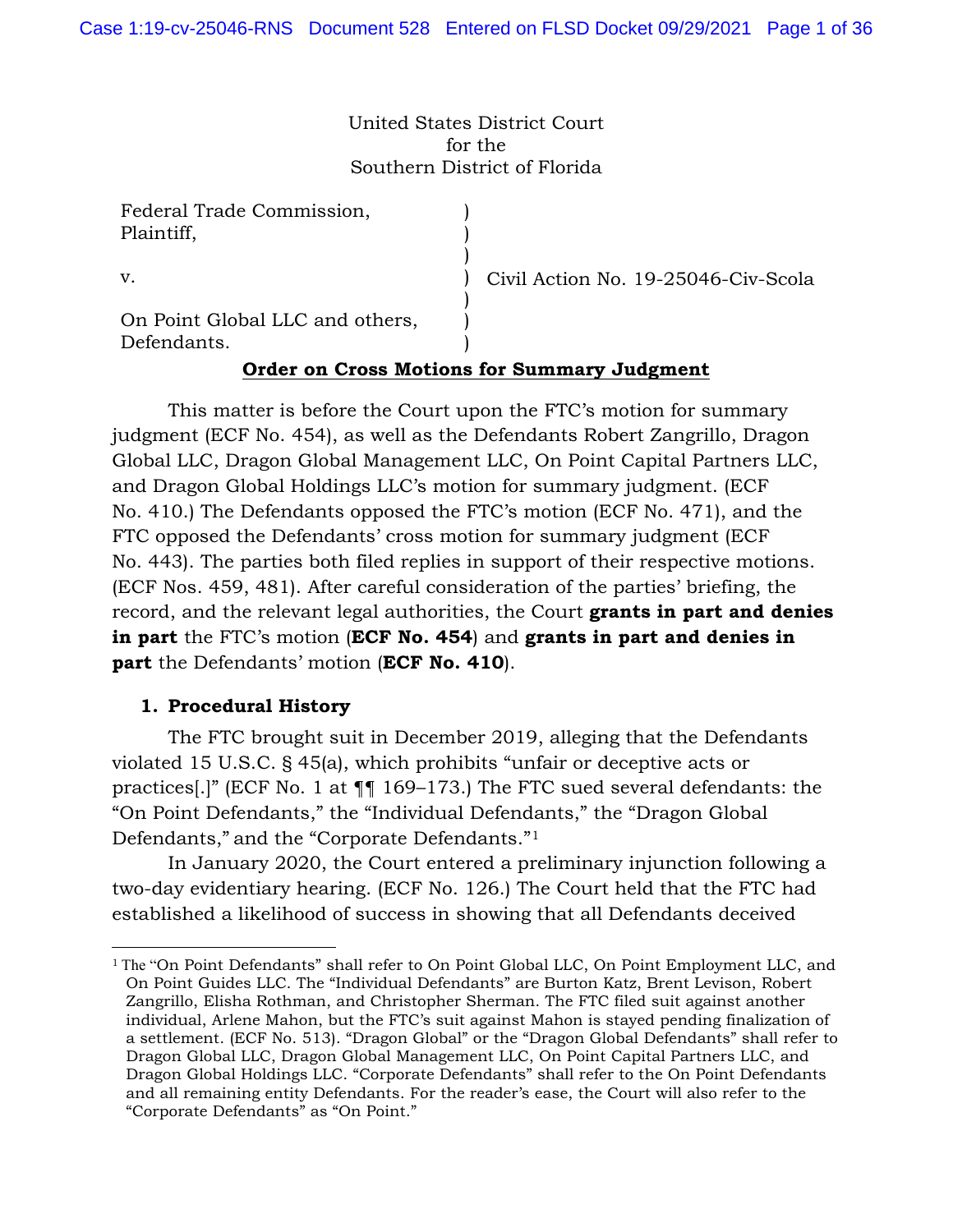consumers through a misrepresentation of the services that they offered and that immediate and irreparable damage would result absent a preliminary injunction. (*Id.* at 1–2, ¶¶ C, E.) Moreover, the Court found good cause to appoint a receiver over the Receivership Entities, as defined in the order, *see id.* at 4, ¶ H, as well as an asset freeze over the Defendants' assets. (*Id.* at 3, ¶ F.)

On August 13, 2021, the Court held that the Defendants were entitled to partial summary judgment as to damages, holding that the FTC cannot obtain equitable monetary relief under Section 13(b). (ECF No. 484.) Moreover, the Court released all but the Contempt Defendants2 from the asset freeze. (*Id.*)

## **2. Facts**

## **A. Paid-Guide Business**

Consumers looking for information online on how to renew a driver's license may have found their way to "dmv.com" or another of On Point's domains. Once there, consumers saw links to services, such as "Renew your License" or "Renew Car Registration." (ECF No. 455 at ¶ 9; ECF No. 472 at ¶ 9.) However, On Point's websites did not actually renew licenses or car registrations in all states; rather, consumers could purchase a pdf "guide" that attempted to simplify those tasks. (ECF No. 455 at ¶¶ 15, 22–23; ECF No. 472 at ¶¶ 15, 22–23.) Consumers complained—some consumers believed that they were paying to receive the actual service that they sought rather than a pdf guide. (ECF No. 455 at ¶¶ 36–37; ECF No. 472 at ¶¶ 36–37; ECF No. 440-18; ECF No. 489-1.)

The above exemplifies On Point's "paid guide" business, which is one of On Point's four lines of business and On Point's most profitable. (ECF No. 455 at ¶¶ 1–6, 45; ECF No. 472 at ¶¶ 1–6, 45, 292.) This business consisted of, in part, "portal sites"—websites with URLs that often contained the name of a state, a keyword related to a government-related service, and a ".org" top-level domain—for example, "floridadriverslicense.org." (ECF No. 455 at ¶ 4.) On Point had more than twenty portal sites. (ECF No. 455 at  $\P$  6; ECF No. 472 at  $\P$  6.)

Links from the portal sites led consumers to "transaction sites" websites where consumers could purchase pdf guides and where On Point gathered consumers' contact and credit card information. (ECF No. 455 at ¶ 11; ECF No. 472 at ¶ 11.) From January 2017 to December 2019, there were

<sup>2</sup> The "Contempt Defendants" are the Defendants who are currently subject to contempt proceedings in the related action *FTC v. Acquinity Interactive LLC*, 14-cv-60166 (S.D. Fla.).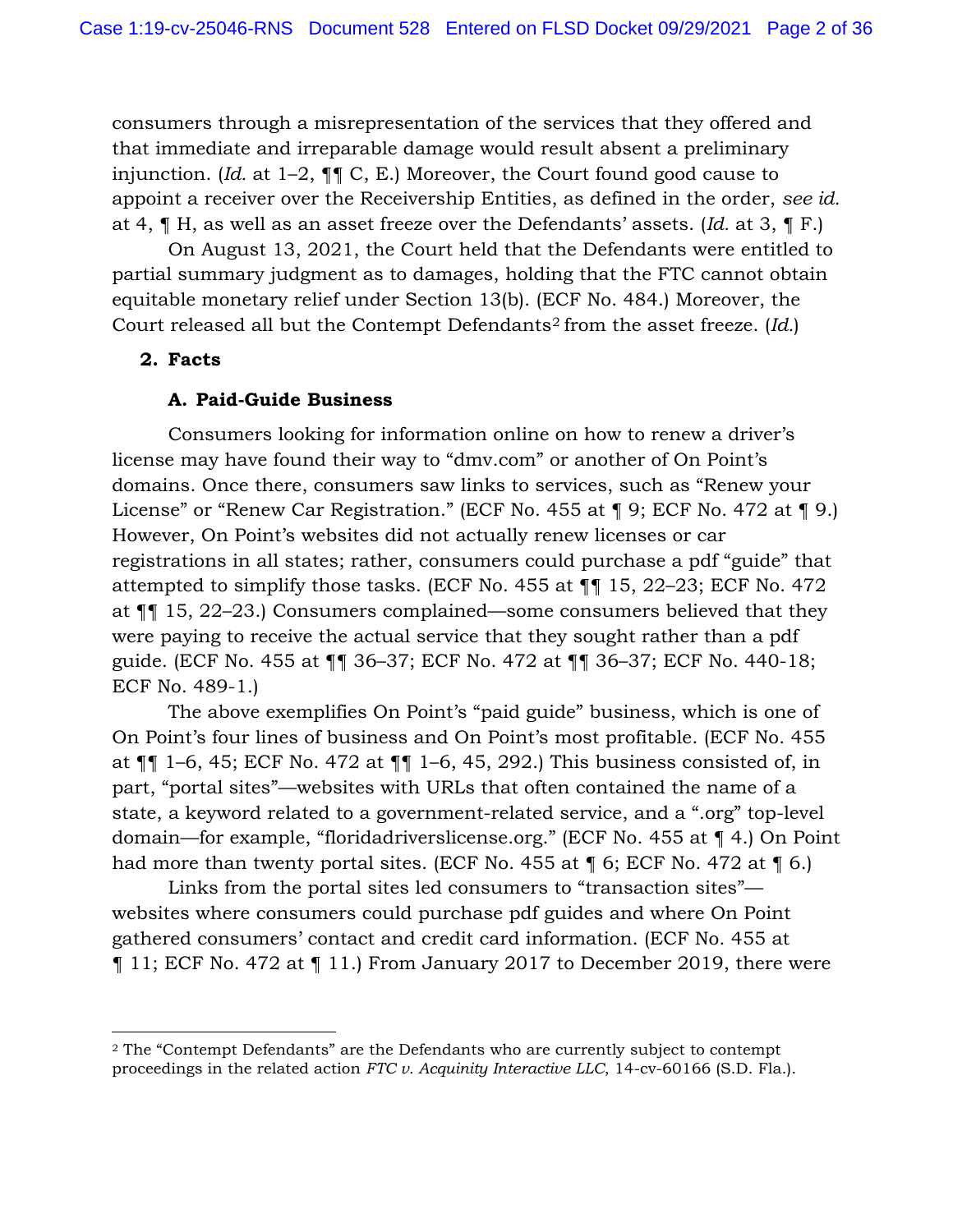approximately 104 transaction sites—ninety-seven of which sold guides. (ECF No. 455 at ¶¶ 14–15; ECF No. 472 at ¶¶ 14–15.)

Consumers could reach a transaction site directly or via a portal site. When consumers arrived via a portal site (by clicking on a link), they saw a bold heading at the top of the page reading "Obtain Your . . . Guide," followed by smaller text and a larger headline promoting a service. (ECF No. 455 at ¶ 16; ECF No. 472 at ¶ 16.) For example, the site "license-driver.com" had a headline reading "Obtain Your Road Guide," followed by smaller text promoting the service as a "comprehensive resource for all you[r] driver license-related services" and informing consumers that they "can purchase" a paid guide. (ECF No. 440-1 at 207.) This text is placed against a light gray background. (*Id.*) Centered on the page is a white text box with a larger bold headline reading "Renew Driver[']s License in Your State." (*Id.*) Smaller text follows, reading in part: "[t]o maintain your driver[']s license and your driving privileges, select one of the services above for simple and comprehensive information about driver's licensure in your state[.]" (*Id.*)

Similarly, when a consumer came to a transaction site directly (not via a link on a portal site), they saw a headline reading "Obtain Your . . . Guide," followed by small text set against a gray background. (ECF No. 455 at  $\P$  17; ECF No. 472 at ¶ 17.) Consumers were asked to "select a service" and were given a list of options, such as "New Driver's License" or "Renew Driver's License." (ECF No. 440-1 at 123.) These sites advertised, in small print at the bottom of the website, that they were not associated with the government. (ECF No. 455 at ¶ 21; ECF No. 472 at ¶ 21.)

Consumers were not able to complete a transaction on these websites without clicking "accept" on a pop-up window. (ECF No. 472 at ¶ 301; ECF No. 482 at ¶ 301.) This pop-up window informed consumers that

"[m]otor vehicle services and applications must be processed by an official DMV location/website. The assistance and services on this site simplify the process by providing personalized guides, documents and live support for a fee. This site store[s] cookies, by clicking 'Accept,' you acknowledge the statements above and that this site is privately owned and is not affiliated with nor endorsed by an official agency. To aid in the task, our detailed website has compiled and lists the most important information surrounding your motor vehicle services, so you can ensure the process is handled in a compliant and timely manner[.]" (*Id.*)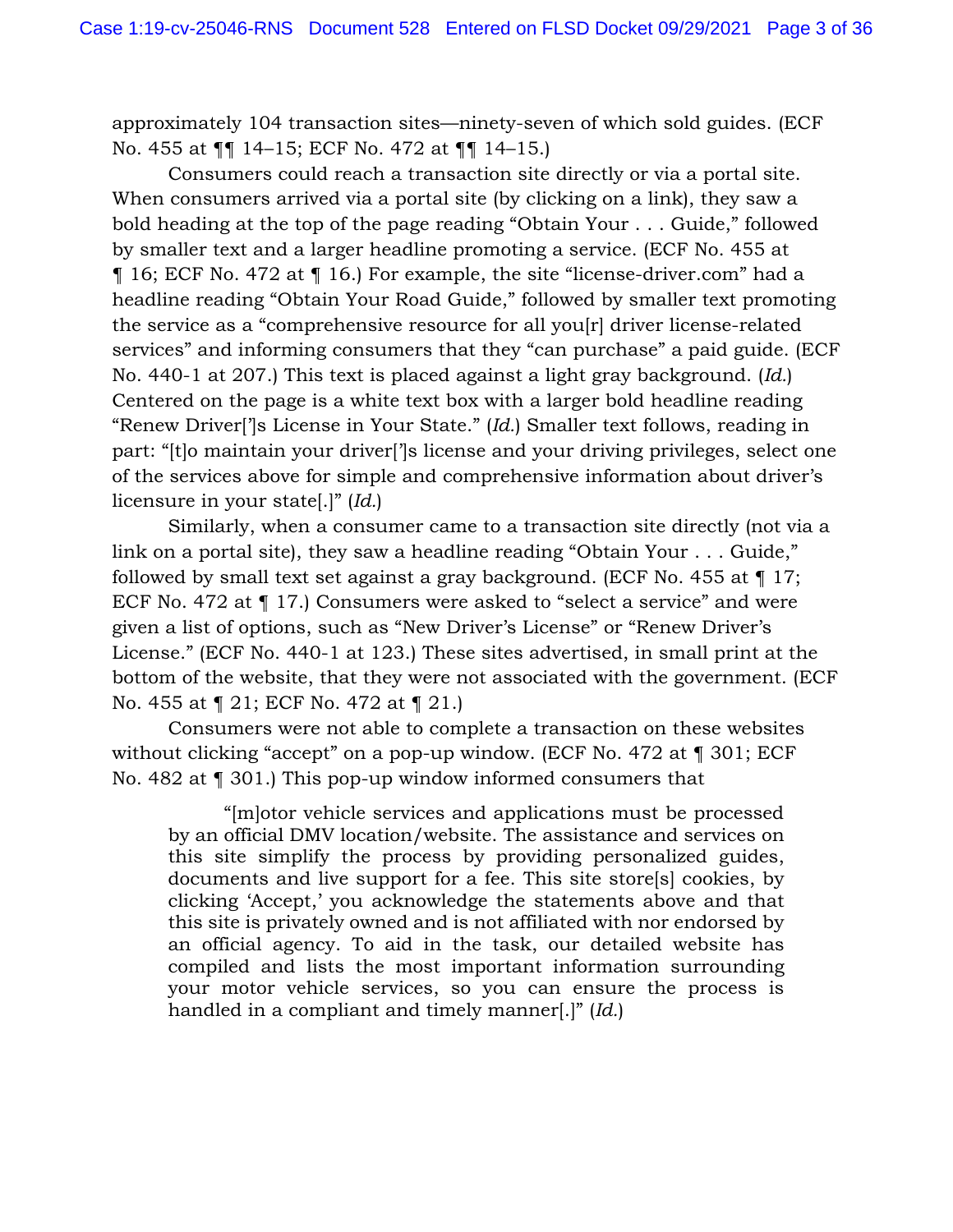None of the portal or transaction sites advised consumers that the sites would not complete the desired service, nor did most of these sites actually provide such services. (ECF No. 455 at ¶¶ 15, 20, 23; ECF No. 473 at ¶¶ 15, 20, 23.) Some of the portal sites gave consumers notice, in small print, that "Driver license charges and applications must be processed at an official DMV location or website. This website provides links to official DMV services which may be free of charge as well as third-party application assistance services and products that charge a fee." (ECF No. 472 at ¶ 20; ECF No. 440-1 at 134–43.) It is not apparent from the portal site which links are to "official DMV services" and which are to "third-party application[s]." (ECF No. 440-1 at 134–43.)

In total, after refunds and chargebacks, On Point's ninety-seven guide sites took in \$85,470,480.06 from January 2017 through December 2019. (ECF No. 455 at ¶ 46; ECF No. 472 at ¶ 46.)

## **B. "Freemium" Business**

On Point did not only offer consumers paid guides. If a consumer wanted to determine their eligibility for certain public benefits—for example, housing assistance—they could visit "section-8-housing.org" or similar domains, depending on the service. (ECF No. 455 at  $\P\P$  47–48; ECF No. 472 at  $\P$  47–48.) Once consumers reached these websites, they saw paragraphs of text, with headlines towards the top of the pages reading, for example, "Find out if you Qualify . . ." or "Confirm your information to get your Eligibility Guide." (ECF No. 455 at ¶ 53; ECF No. 472 at ¶ 53.) Associated with these headlines were forms (the "PATH") where consumers were asked to provide certain data, such as demographic information, medical information, employment status, household income, health insurance, and credit card debt. (ECF No. 455 at ¶¶ 54, 57–58; ECF No. 472 at ¶¶ 54, 57–58.) After submitting such data, consumers received a free pdf brochure with information pertaining to the selected government service. (ECF No. 455 at ¶¶ 61–62; ECF No. 472 at ¶¶ 61– 62.) These websites did not submit benefit applications or verify eligibility. (*Id.*)

While the "freemium" brochures were free, consumers paid through the data that they provided. On Point and their marketing partners sent marketing text messages and e-mails to consumers, who later reported to law enforcement and Better Business Bureaus, as well as to On Point, that they were receiving spam messages. (ECF No. 455 at ¶¶ 63–64; ECF No. 472 at ¶¶ 63–64.) The "freemium" websites earned revenue from the sale and exploitation of this data as well as the displaying of ads. (ECF No. 455 at ¶ 67; ECF No. 472 at ¶ 67.) The "freemium" business received revenue of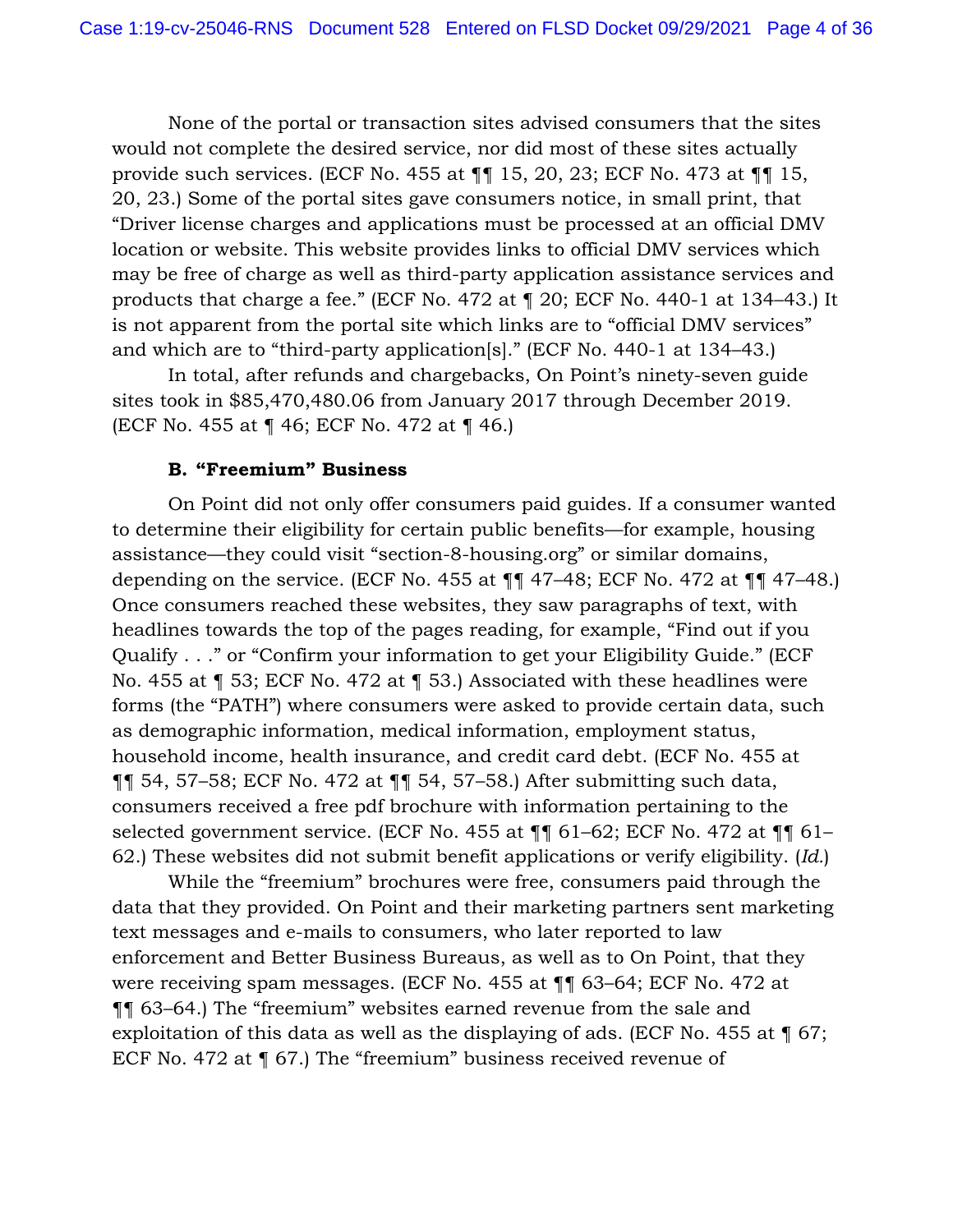\$17,297,754.87 from January 2019 to mid-December 2019. (ECF No. 455 at ¶ 68; ECF No. 472 at ¶ 68.)

## **C. Efforts to Maintain the Sites**

Operating the websites above did not come without challenges. On Point had advertising accounts with Google and Bing, which On Point used to purchase search-engine advertising through targeted keywords. (ECF No. 455 at  $\P\P$  1–3, 24; ECF No. 472 at  $\P\P$  1–3, 24.) However, both Google and Bing shut down some of these advertising accounts, stating that the accounts were determined to be a "high risk" to consumers and a "high probability of scam/fraud." (ECF No. 455 at ¶ 24; ECF No. 472 at ¶ 24; ECF No. 440-40 at 50.) On Point's executives worked to restore these accounts. (ECF No. 455 at ¶¶ 160–161; ECF No. 472 at ¶¶ 160–161.)

Other third-party service providers raised alarms related to potential fraud. For example, credit-card processors monitor "chargebacks," which are refunds that credit-card companies issue when a consumer disputes a transaction. (ECF No. 455 at ¶¶ 27–28; ECF No. 472 at ¶¶ 27–28.) Chargebacks are a sign that a merchant may be making unauthorized charges or using deceptive sales tactics. (*Id.*) On Point's chargeback rates breached the applicable chargeback thresholds multiple times, including breaching Visa's threshold sixty-four times in three years. (ECF No. 455 at ¶ 29; ECF No. 472 at ¶ 29.) On Point adopted a practice where a sale would be split into multiple charges—for example, On Point would charge a smaller amount or solicit a small donation on the day of purchase and charge a larger amount a few days later. (ECF No. 455 at ¶¶ 32, 34; ECF No. 472 at ¶¶ 26, 32, 34.) This practice could, in effect, lower chargeback rates. (ECF No. 455 at ¶ 33; ECF No. 472 at ¶ 33.) Moreover, On Point also took to (1) using multiple companies to obtain new merchant accounts with credit-card processing companies and (2) "load balancing" transactions across those multiple merchant accounts, which can also, in effect, reduce chargeback rates. (ECF No. 455 at ¶¶ 26, 35; ECF No. 472 at ¶¶ 26, 35.)

When potential customers raised flags, On Point engaged in "reputation management" and wrote positive reviews online (posing as objective third parties) to mask negative complaints. (ECF No. 455 at ¶¶ 38, 40; ECF No. 472 at ¶¶ 38, 40.) And to engage with direct customer complaints, On Point created call-center scripts to address consumers' confusion that the websites had actually performed a government service. (ECF No. 455 at ¶ 42; ECF No. 472 at  $\P(42.)$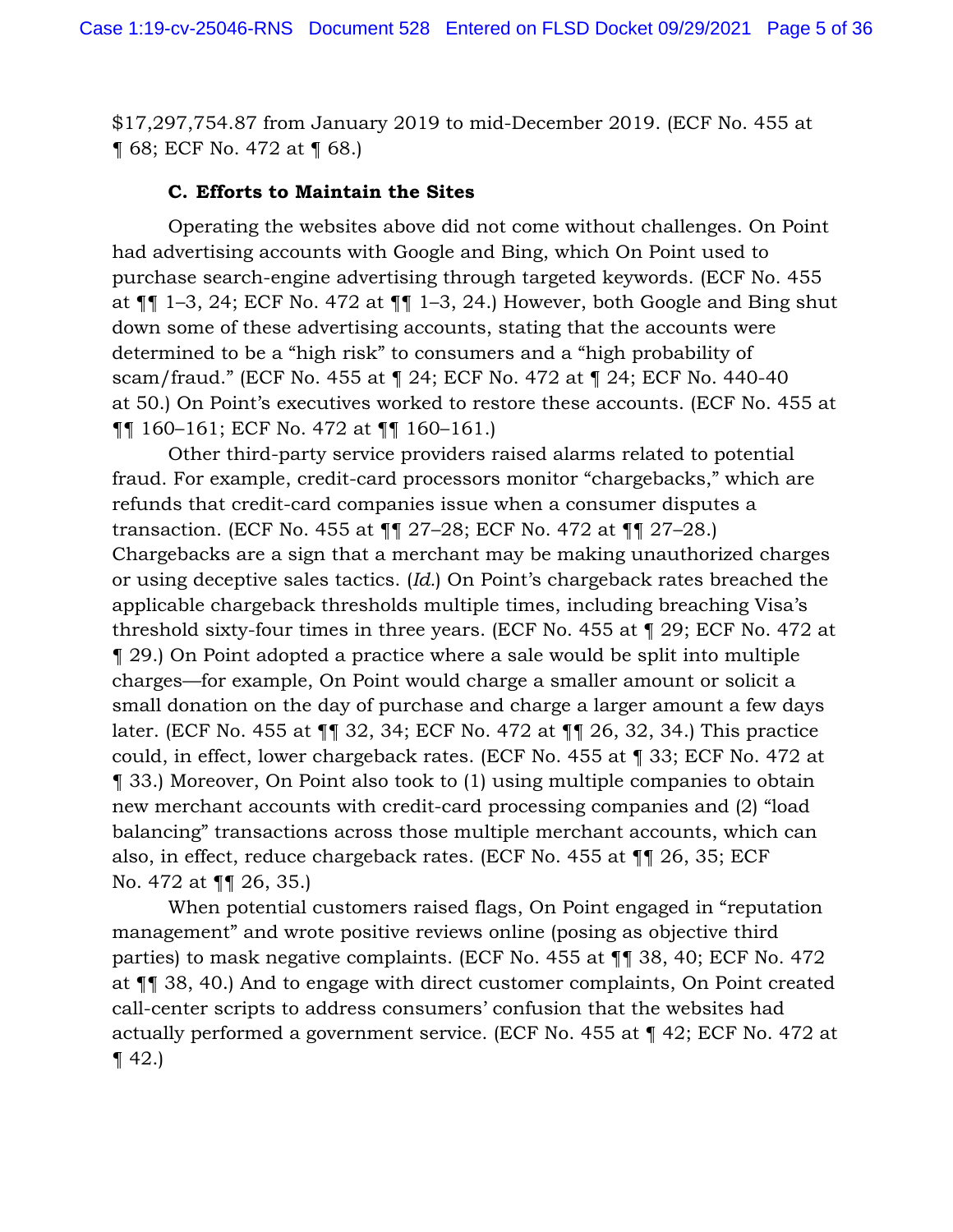### **D. Leadership and Operations**

Each of the On Point and Corporate Defendants did business together under the name "On Point," with each entity performing a function related to the business of On Point as a whole. (ECF No. 455 at ¶¶ 71, 73–82, 87, 91, 99– 101, 113, 115–116; ECF No. 472 at ¶¶ 71, 73–82, 87, 91, 99–101, 113, 115– 116.) Each of the Individual Defendants performed roles and held titles at On Point, and the Court will briefly discuss each.

### *1. Burton Katz*

Katz was the Chief Executive Officer and a board member at On Point and an owner, member, officer, and manager of multiple Corporate Defendants. (ECF No. 455 at ¶¶ 143, 146; ECF No. 472 at ¶¶ 143, 146.) In this role, Katz developed business plans, reviewed On Point's domains, met with other executives and officers, received information concerning the design, content, testing, and marketing of On Point's websites, and directed the preparation of reports and budgets. (ECF No. 455 at ¶¶ 21, 141, 148–150, 152; ECF No. 472 at ¶¶ 21, 141, 148–150, 152.) In addition, Katz received information concerning chargebacks across the sites and discussed account issues, including chargebacks, with On Point's payment processing team. (ECF No. 455 at ¶¶ 156–158; ECF No. 472 at ¶¶ 156–158.) Katz received information, on multiple occasions, that chargeback rates were "very high" on some merchant accounts. (ECF No. 440-26 at 57, 70.) He met with third-party advertising services and worked to restore advertising accounts when some of those accounts were suspended. (ECF No. 455 at ¶¶ 160–161; ECF No. 472 at ¶¶ 160–161.)

### *2. Brent Levison*

Levison was a founder of On Point, the Chief Administrative Officer and Senior Vice President of Products, as well as the general counsel. (ECF No. 455 at ¶¶ 136, 207; ECF No. 472 at ¶¶ 136, 207.) Levison assisted in providing information to investors and building On Point's team of content writers. (ECF No. 455 at ¶¶ 212–213; ECF No. 472 at ¶¶ 212–213.) Moreover, Levison oversaw On Point's payment processing team and call center. (ECF No. 455 at ¶ 214; ECF No. 472 at ¶ 214.) Levison sought guidance from outside counsel regarding On Point's websites, advertising, and call-center scripts. (ECF No. 455 at ¶ 215; ECF No. 472 at ¶ 215.) Levison was generally aware of customer complaints through the call center, and he received call center data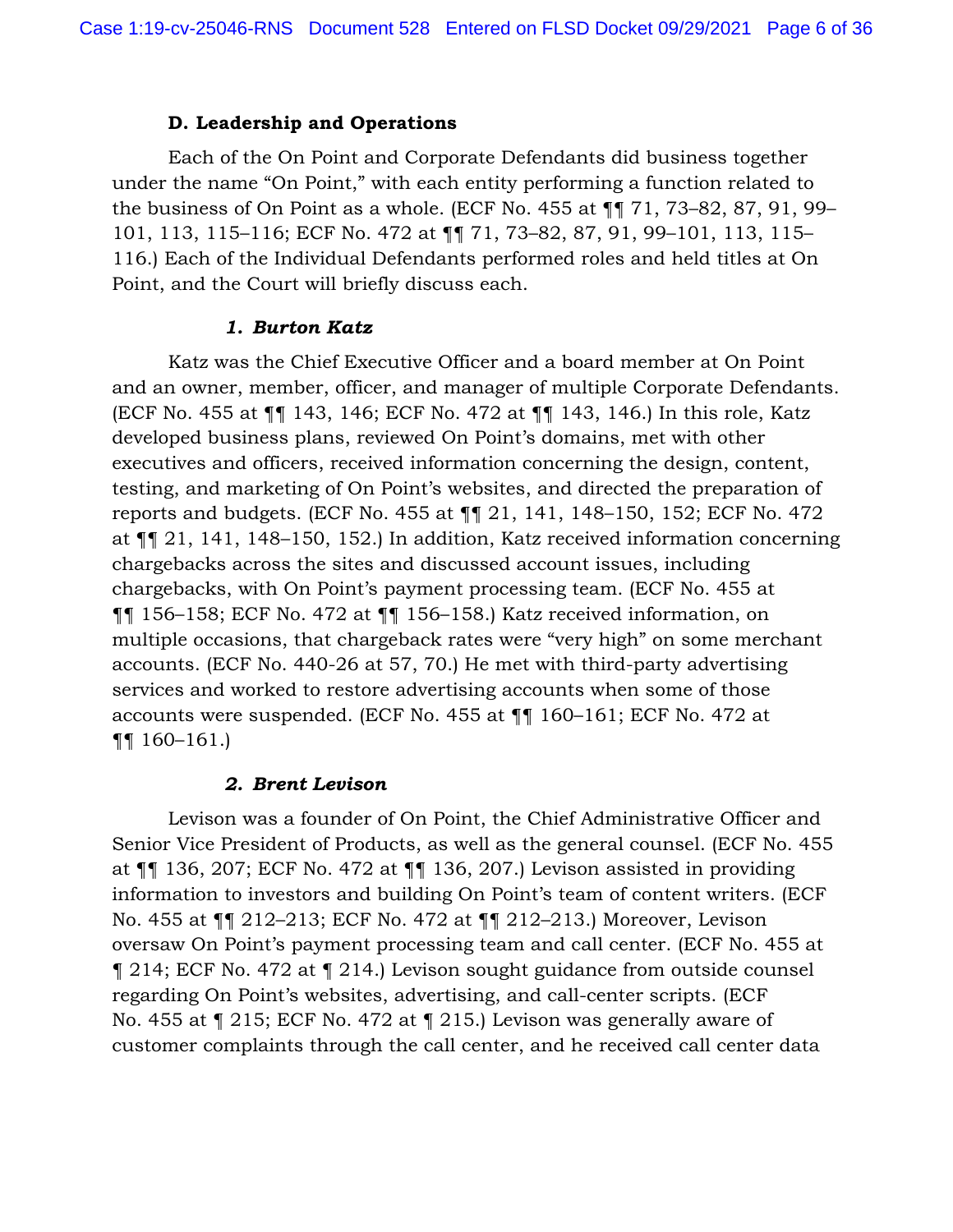reports, which in part contained information regarding refund rates, as well as "Media Performance Reports," which provided information about On Point's advertising. (ECF No. 455 at ¶¶ 217, 219; ECF No. 472 at ¶¶ 217, 219.) Levison was aware of the closure of an advertising account with Bing and discussed issues relating to chargebacks with the payment processing team and payment processors. (ECF No. 455 at ¶¶ 219–221; ECF No. 472 at ¶¶ 219–221.) Levison received information, on multiple occasions, that chargeback rates were "very high" and "incredibly high" on some accounts. (ECF No. 455 at ¶ 221; ECF No. 472 at ¶ 221; ECF No. 440-26 at 57, 70.) In addition, Levison directed employees to toggle payment traffic between merchant accounts when informed that those accounts had high chargebacks. (ECF No. 440-38 at 115.) Levison personally guaranteed at least eighteen accounts for On Point's billing companies, and he earned \$257,720 in "productivity fees" for the charges his merchant accounts processed. (ECF No. 455 at ¶¶ 225–226; ECF No. 472 at ¶¶ 225–226.)

## *3. Christopher Sherman*

Christopher Sherman was a Director of Data Processing at On Point. (ECF No. 455 at ¶ 265; ECF No. 472 at ¶ 265.) Sherman was involved in On Point's freemium business, reviewing websites, providing wording for On Point's text message marketing campaigns, and reviewing metrics regarding On Point's advertising on its websites. (ECF No. 455 at ¶¶ 265, 268–269, 272; ECF No. 472 at ¶¶ 265, 268–269, 272.) Sherman was aware of, and at times personally received, customer complaints. (ECF No. 455 at ¶ 270; ECF No. 472 at ¶ 270.) Moreover, Sherman was notified when certain advertising accounts were shut down for violation of Google's policies, and Sherman worked with Katz to appeal at least one shutdown. (ECF No. 455 at ¶¶ 273–274; ECF No. 472 at ¶¶ 273–274.) Sherman also reviewed the "PATH" survey on certain freemium websites and received metrics concerning the "PATH." (ECF No. 455 at ¶¶ 263–264; ECF No. 472 at ¶¶ 263–264.) Sherman personally guaranteed at least eight merchant accounts, from which he earned \$74,822.66 in productivity fees for charges that these merchant accounts processed. (ECF No. 455 at ¶¶ 278–279; ECF No. 472 at ¶¶ 278–279.) Sherman was notified when these merchant accounts were terminated because of high chargebacks and return rates. (ECF No. 455 at ¶ 280; ECF No. 472 at ¶ 280.)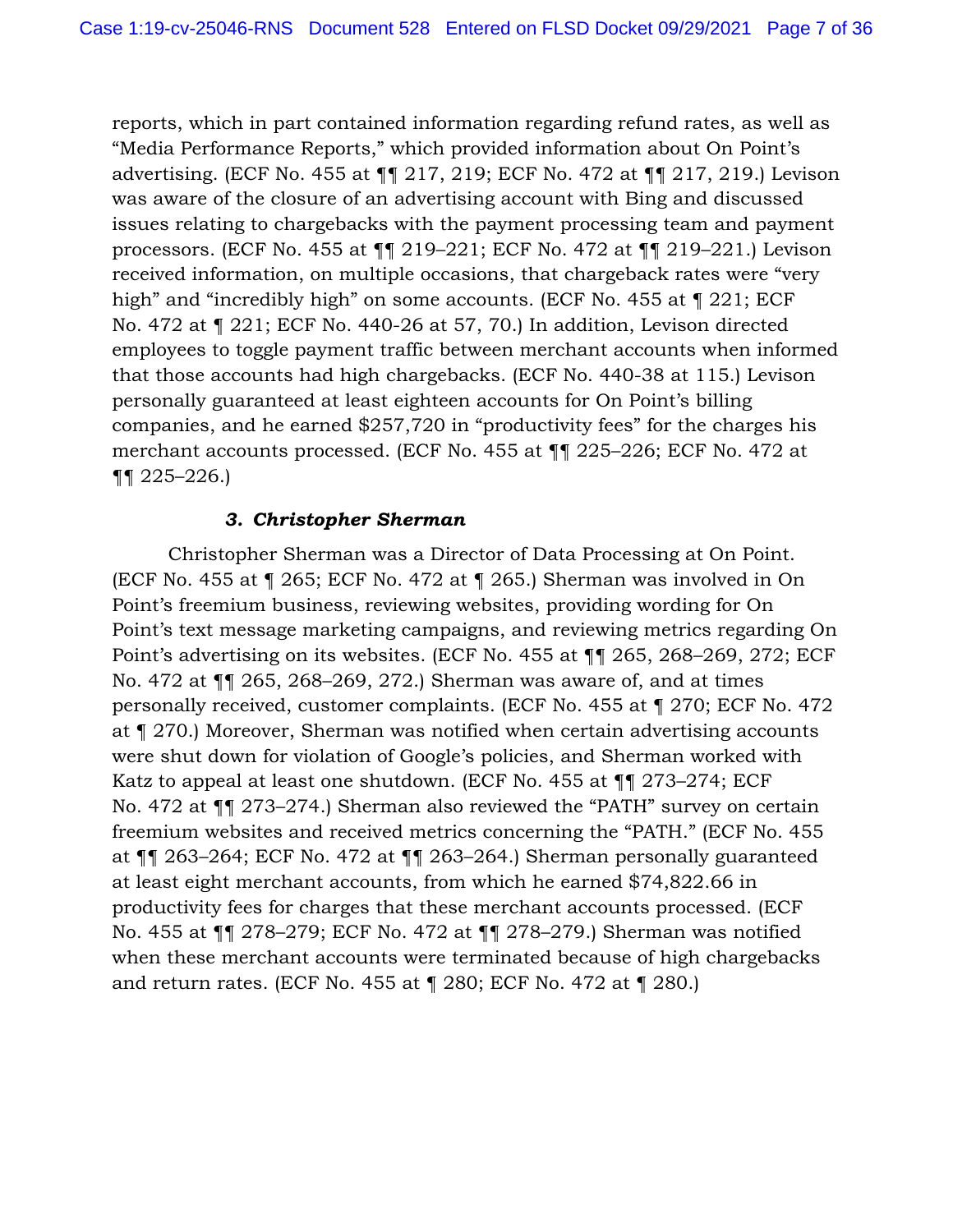#### *4. Elisha Rothman*

Elisha Rothman was a Director of Data Processing, worked to purchase new domains, and worked with the On Point accounting and finance team. (ECF No. 455 at ¶ 248; ECF No. 472 at ¶ 248.) Rothman received financial and advertising reports, and he was aware that chargebacks were high on certain accounts. (ECF No. 455 at ¶¶ 252–253; ECF No. 472 at ¶¶ 252–253.) Rothman negotiated with third parties that operated text message advertising. (ECF No. 455 at ¶ 257; ECF No. 472 at ¶ 257.) Rothman personally guaranteed at least seven merchant accounts, earning \$114,226 in productivity fees for the charges that these merchant accounts processed. (ECF No. 455 at ¶¶ 260–261; ECF No. 472 at ¶¶ 260–261.) Rothman also reviewed the "PATH" survey on certain freemium websites and received metrics concerning the "PATH." (ECF No. 455 at ¶¶ 263–264; ECF No. 472 at ¶¶ 263–264.)

## **E. Robert Zangrillo**

Robert Zangrillo was the founder, Chief Executive Officer, and chairperson of Dragon Global. (ECF No. 455 at ¶ 162; ECF No. 472 at ¶ 162.) Through his role at Dragon Global, Zangrillo had a relationship with On Point. Specifically, in 2014, Zangrillo and Burton Katz created DG DMV, LLC, which Zangrillo funded in 2015, to the tune of approximately \$3.2 million through On Point Capital Partners LLC ("OPCP"). (ECF No. 411 at ¶ 21; ECF No. 446 at ¶¶ 21, 105–106; ECF No. 458 at ¶¶ 105–106.) However, Zangrillo's involvement in the operation of DG DMV was limited to the purchase of dmv.com. (ECF No. 411 at ¶¶ 24–25; ECF No. 446 at ¶¶ 24–25.) Through Dragon Global, Zangrillo has an ownership interest in On Point of approximately 20%, although including Zangrillo's personal assets, Zangrillo owns approximately 27% of On Point Global LLC. (ECF No. 411 at ¶ 31; ECF No. 446 at ¶ 31.) Moreover, through OPCP, Zangrillo held "special approval rights" as an investor—these approval rights extended to twenty-three listed actions, including capital expenditures, strategic direction, and approval of On Point's budget. (ECF No. 411 at ¶¶ 52–53; ECF No. 446 at ¶¶ 52–53.) These rights were customary features of an operating agreement of a venture-funded company. (ECF No. 411 at ¶ 58; ECF No. 446 at ¶ 58.)

Zangrillo also had a relationship to On Point separate from Dragon Global. Zangrillo served as a consultant to On Point, for which he received health insurance and business-related reimbursement from On Point, and Zangrillo was the chairperson of On Point's Board of Managers for fourteen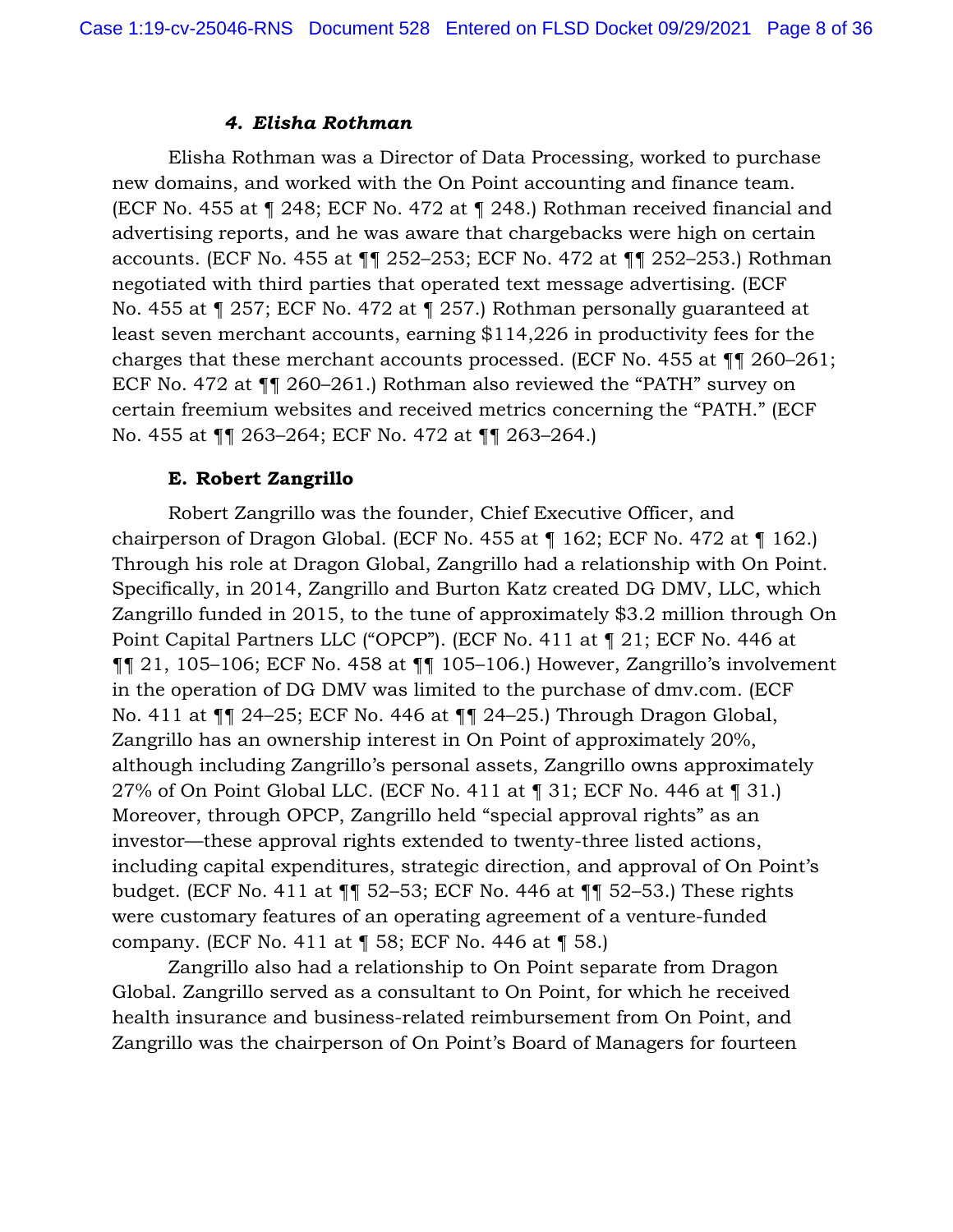months from January 2018 to March 2019. (ECF No. 411 at ¶¶ 46–47; ECF No. 446 at ¶¶ 46–47.) As chairperson, Zangrillo worked to attract investment to On Point, provided advice on strategy and executive recruitment, and approved decisions brought to the Board, such as those involving equity and debt transactions. (ECF No. 411 at ¶¶ 48, 50; ECF No. 446 at ¶¶ 48, 50.) The parties dispute the extent of Zangrillo's day-to-day involvement in the operations of On Point as chairperson. (ECF No. 411 at ¶¶ 49, 60; ECF No. 446 at ¶¶ 49, 60.) Moreover, the parties dispute the extent of Zangrillo's authority as chairperson and consultant. (ECF No. 411 at  $\P$  67; ECF No. 446 at  $\P$  67.)

It is undisputed that Zangrillo had limited interactions with On Point's executive team and at most only saw On Point's websites in documents that discussed those websites. (ECF No. 411 at ¶¶ 61–64, 66, 68; ECF No. 446 at ¶¶ 61–64, 66, 68.) Moreover, the parties agree that Zangrillo did not approve advertising related to the websites at issue or that he was involved in the design of the websites. (ECF No. 411 at  $\P$  69–71; ECF No. 446 at  $\P$  69–71.)

#### **F. Dragon Global**

Dragon Global is a venture capital, private equity, and real estate investment firm that oversees numerous portfolio companies. (ECF No. 411 at ¶¶ 2–7; ECF No. 446 at ¶¶ 2–7.) Its portfolio includes investments across industries and in companies at various stages. (ECF No. 411 at ¶¶ 4, 6; ECF No. 446 at ¶¶ 4, 6.) One of those portfolio companies was On Point Global LLC. (ECF No. 411 at ¶ 8; ECF No. 446 at ¶ 8.) Dragon Global created On Point Capital Partners LLC as a special purpose vehicle for investing in On Point. (ECF No. 411 at ¶ 8; ECF No. 446 at ¶ 8.) Through investments, Dragon Global and Zangrillo own approximately 27% of On Point Global LLC. (ECF No. 411 at ¶¶ 9, 30; ECF No. 446 at ¶¶ 9, 30.)

But before it invested in On Point, Dragon Global created an investment vehicle called DG DMV in 2014 to purchase automobile-related domains and invest in the online automotive space with Burton Katz. (ECF No. 411 at ¶¶ 18– 20; ECF No. 446 at ¶¶ 18–20.) DG DMV acquired the URL "dmv.com" in 2015, at which time that website did not sell paid guides. (ECF No. 411 at ¶¶ 21–23; ECF No. 446 at ¶¶ 21–23.) Katz was primarily responsible for managing the operations of DG DMV. (ECF No. 411 at ¶ 24; ECF No. 446 at ¶ 24.) DG DMV was consolidated with other entities into On Point Global LLC in January 2018. (ECF No. 411 at ¶¶ 26–27; ECF No. 446 at ¶¶ 26–27.)

Following the roll-up of DG DMV into On Point, Dragon Global continued to have an investor relationship with On Point. Dragon Global introduced On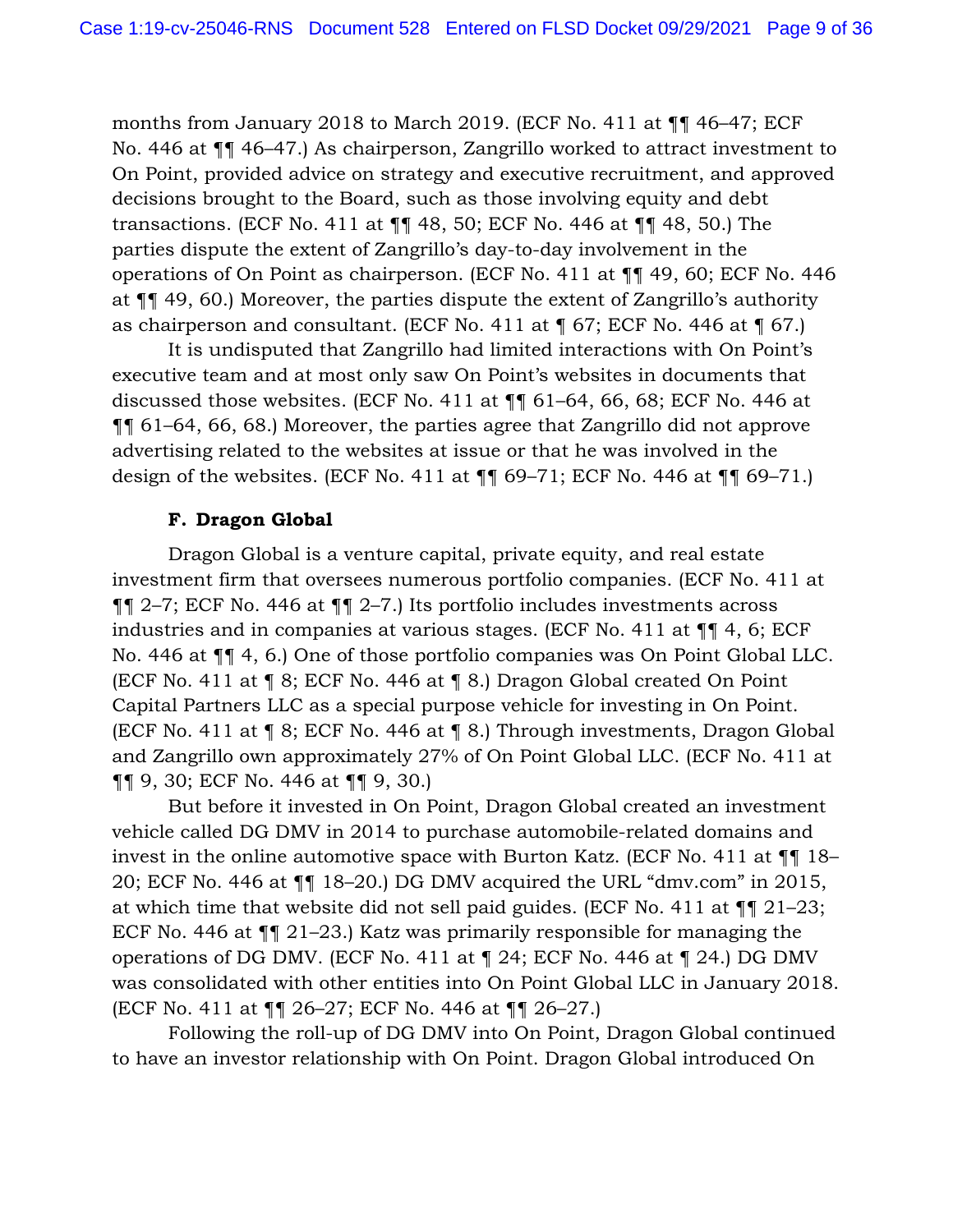Point to various advisors, sub-leased unused office space to On Point at market rates, and assisted On Point in cultivating third-party investors. (ECF No. 411 at ¶¶ 73, 76–77, 79–82; ECF No. 446 at ¶¶ 73, 76–77, 79–82.) Dragon Global's Chief of Staff Megan Black assisted On Point with certain investor-related tasks, and in exchange On Point paid a portion of her salary. (ECF No. 411 at ¶ 86; ECF No. 446 at ¶¶ 86, 149.)

Dragon Global maintained bank accounts separate from On Point and never paid On Point's payroll. (ECF No. 411 at ¶¶ 91–92; ECF No. 446 at ¶¶ 91–92.) Dragon Global and On Point had separate employees, although the parties dispute the extent to which at most five employees performed services for the other entity. (ECF No. 411 at  $\P$  93; ECF No. 446 at  $\P$  93, 157.) While the nature of those employee relationships is disputed, it is undisputed that On Point only paid some of one Dragon Global employee's salary. (ECF No. 411 at ¶ 94; ECF No. 446 at ¶ 94.)

Dragon Global was based in Miami, Florida, with a listed address at 350 NE 60th St., Miami. (ECF No. 455 at ¶¶ 118–119; ECF No. 472 at ¶¶ 118–119.) That address was also On Point's headquarters. (ECF No. 446 at ¶ 150; ECF No. 458 at ¶ 150.) The FTC did not provide evidence that On Point and Dragon Global shared this office space. Dragon Global subleased office space in Los Angeles to On Point, which in turn leased the space to another tenant that sometimes paid rent to On Point and sometimes to Dragon Global. (ECF No. 446 at ¶ 153; ECF No. 458 at ¶ 153.) Two Dragon Global employees and four On Point employees had keycard access to this office in Los Angeles. (ECF No. 446 at ¶ 154; ECF No. 458 at ¶ 154.) Dragon Global and On Point considered moving into new, separate office space in the same building in Miami, but neither party alleges that this move occurred. (ECF No. 446 at ¶¶ 158–159; ECF No. 458 at ¶¶ 158–159.)

# **3. Legal Standard**

"Summary judgment is such a lethal weapon, depriving a litigant of a trial on the issue, caution must be used to ensure only those cases devoid of any need for factual determinations are disposed of by summary judgment." *Tippens v. Celotex Corp.*, 805 F.2d 949, 952–53 (11th Cir. 1986); *see also Brunswick Corp. v. Vineberg,* 370 F.2d 605, 612 (5th Cir. 1967) ("[C]ourts must be mindful of [the] aims and targets [of summary judgment] and beware of overkill in its use."). Thus, summary judgment is only proper if following discovery, the pleadings, depositions, answers to interrogatories, affidavits, and admissions on file show that there is no genuine issue as to any material fact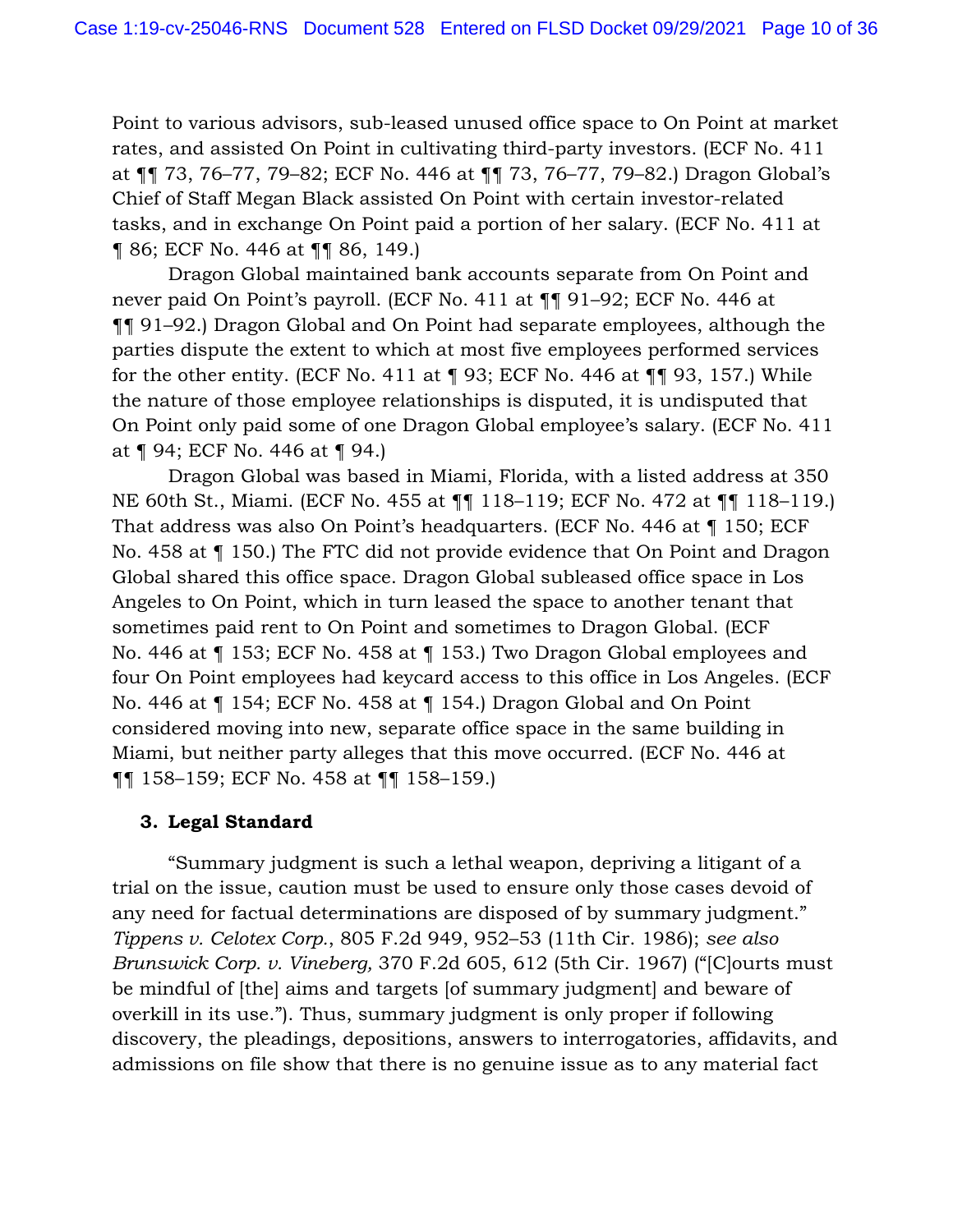and that the moving party is entitled to judgment as a matter of law. *See Celotex Corp. v. Catrett*, 477 U.S. 317, 322 (1986); Fed. R. Civ. P. 56. An issue of fact is "material" if it "might affect the outcome of the suit under the governing law." *Furcron v. Mail Centers Plus, LLC*, 843 F.3d 1295, 1303 (11th Cir. 2016) (internal citation omitted). "A material fact is genuine if the evidence is such that a reasonable jury could return a verdict for the nonmoving party." *Id.* (internal citation and quotations omitted).

The moving party bears the burden of proof to demonstrate the absence of a genuine issue of material fact. *See Celotex*, 477 U.S. at 323. All the evidence and factual inferences reasonably drawn from the evidence must be viewed in the light most favorable to the nonmoving party. *See Adickes v. S.H. Kress & Co.*, 398 U.S. 144, 157 (1970); *Jackson v. BellSouth Telecomms.*, 372 F.3d 1250, 1280 (11th Cir. 2004). "If more than one inference could be construed from the facts by a reasonable fact finder, and that inference introduces a genuine issue of material fact, then the district court should not grant summary judgment." *Bannum, Inc. v. City of Fort Lauderdale*, 901 F.2d 989, 996 (11th Cir. 1990); *see also Tippens*, 805 F.2d at 952 ("The District Court . . . can only grant summary judgment if *everything* in the record demonstrates that no genuine issue of material fact exists.") (cleaned up). The Court will not weigh the evidence or make findings of fact. *Id*. at 249; *Morrison v. Amway Corp.*, 323 F.3d 920, 924 (11th Cir. 2003). Rather, the Court's role is limited to deciding whether there is sufficient evidence upon which a reasonable juror could find for the nonmoving party. *Id.*

"[O]nce the moving party has met its burden of showing a basis for the motion, the nonmoving party is required to 'go beyond the pleadings' and present competent evidence designating 'specific facts showing that there is a genuine issue for trial.'" *United States v. \$183,791.00*, 391 F. App'x. 791, 794 (11th Cir. 2010) (quoting *Catrett*, 477 U.S. at 324). Thus, the nonmoving party "may not rest upon the mere allegations or denials of his pleadings, but [instead] must set forth specific facts showing that there is a genuine issue for trial." *See Anderson*, 477 U.S. at 248 (citation omitted). "Likewise, a [nonmovant] cannot defeat summary judgment by relying upon conclusory assertions." *Maddox–Jones v. Bd. of Regents of Univ. of Ga.*, 448 F. App'x. 17, 19 (11th Cir. 2011). Mere "metaphysical doubt as to the material facts" will not suffice. *Matsushita Elec. Indus. Co., Ltd. v. Zenith Radio Corp.*, 475 U.S. 574, 586 (1986).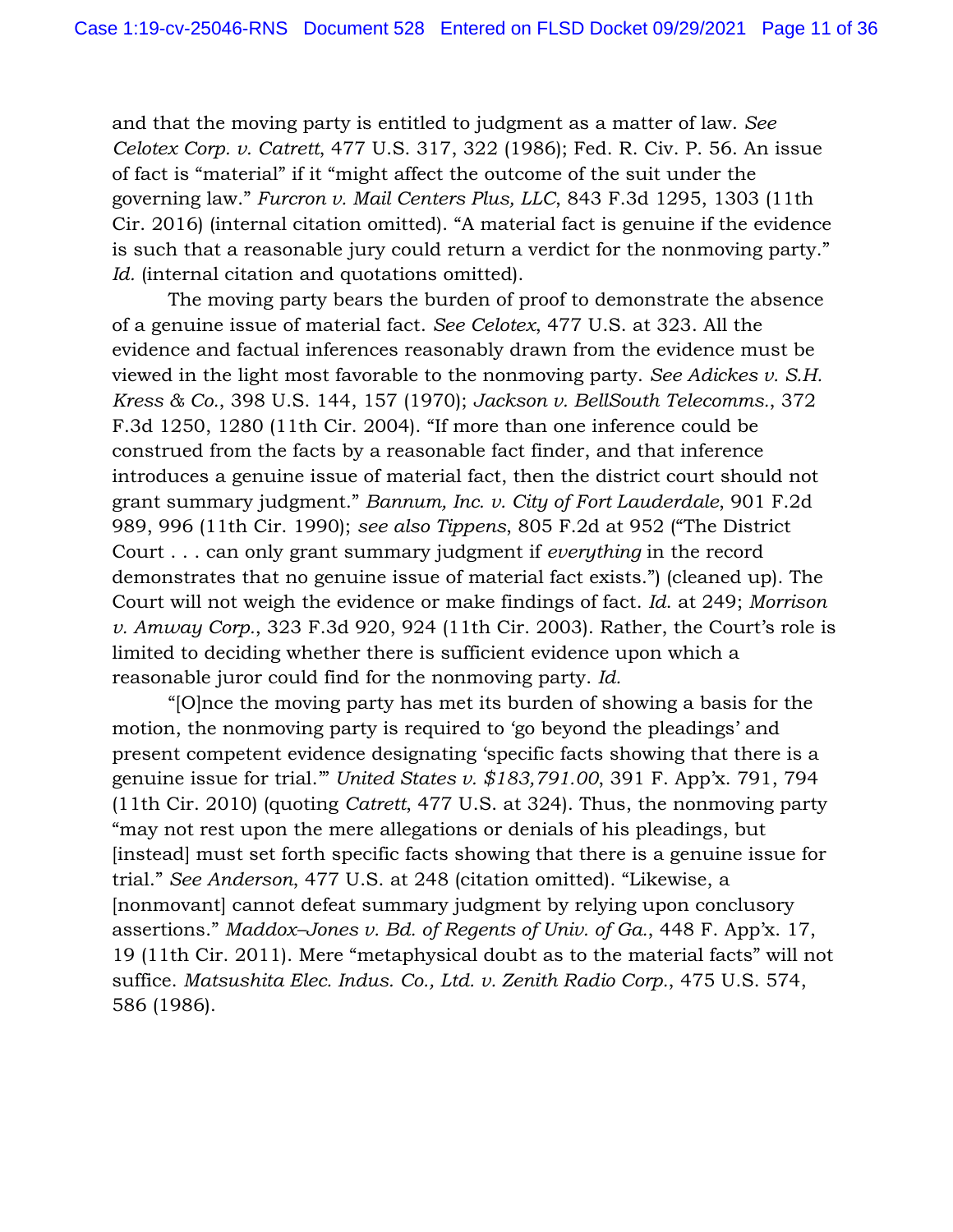## **4. Discussion – Deceptive Acts or Practices**

The sections above set out the relevant facts and parties. So what of the relevant law? The FTC brought two counts under Section 5(a) of the FTC Act, which prohibits the use of "unfair or deceptive acts or practices in or affecting commerce." 15 U.S.C. § 45(a). The only issue here is whether the Defendants' practices were "deceptive." (ECF No. 454 at 15.) To establish whether an act or practice is deceptive, the FTC must show that:

- (1) there was a representation or omission;
- (2) the representation or omission was likely to mislead consumers acting reasonably under the circumstances; and
- (3) the representation or omission was material.

*See FTC v. Lalonde*, 545 F. App'x 825, 837 (11th Cir. 2013).

The first prong is not difficult to decipher; there must be a representation or omission. As to the second prong, looking to the "net impression created," a representation is likely to mislead consumers where a fact finder could determine that a reasonably prudent consumer could be misled. *See FTC v. RCA Credit Servs., LLC*, 727 F. Supp. 2d 1320, 1329 (M.D. Fla. 2010). Regarding the third prong, a representation is material if it is "of a kind usually relied upon by a reasonably prudent person." *FTC v. Transnet Wireless Corp.*, 506 F. Supp. 2d 1247, 1266 (S.D. Fla. 2007) (Marra, J.).

When evaluating Section 5(a), courts should bear in mind that the 1938 amendment to the FTC Act, which added the "deceptive acts or practices" clause, was significant for its extension of the FTC's broad mandate to protect consumers. *See FTC v. Colgate-Palmolive Co.*, 380 U.S. 374, 384–85 (1965). Therefore, the term "deceptive" is meant to be "flexible," and courts must look to the "overall, net impression rather than the literal truth or falsity of the words." *See id.*; *FTC v. Nat'l Urological Grp., Inc.*, 645 F. Supp. 2d 1167, 1189 (N.D. Ga. 2008). For that reason, simple disclaimers "do not automatically exonerate deceptive behavior"; rather, courts must look to whether the act or practice was deceptive as a whole. *FTC v. Connelly*, No. SA CV 06-701, 2006 WL 6267337, at \*10 (C.D. Cal. Dec. 20, 2006); *see also FTC v. Wash. Data Res.*, 856 F. Supp. 2d 1247, 1274–75 (M.D. Fla. 2012) (holding that disclaimers fail when they do not "sufficiently change the deceptive 'net impression'").

The FTC contends that two of On Point's practices—the "paid-guide" business and the "freemium" business—are deceptive. The Court will address each in that order.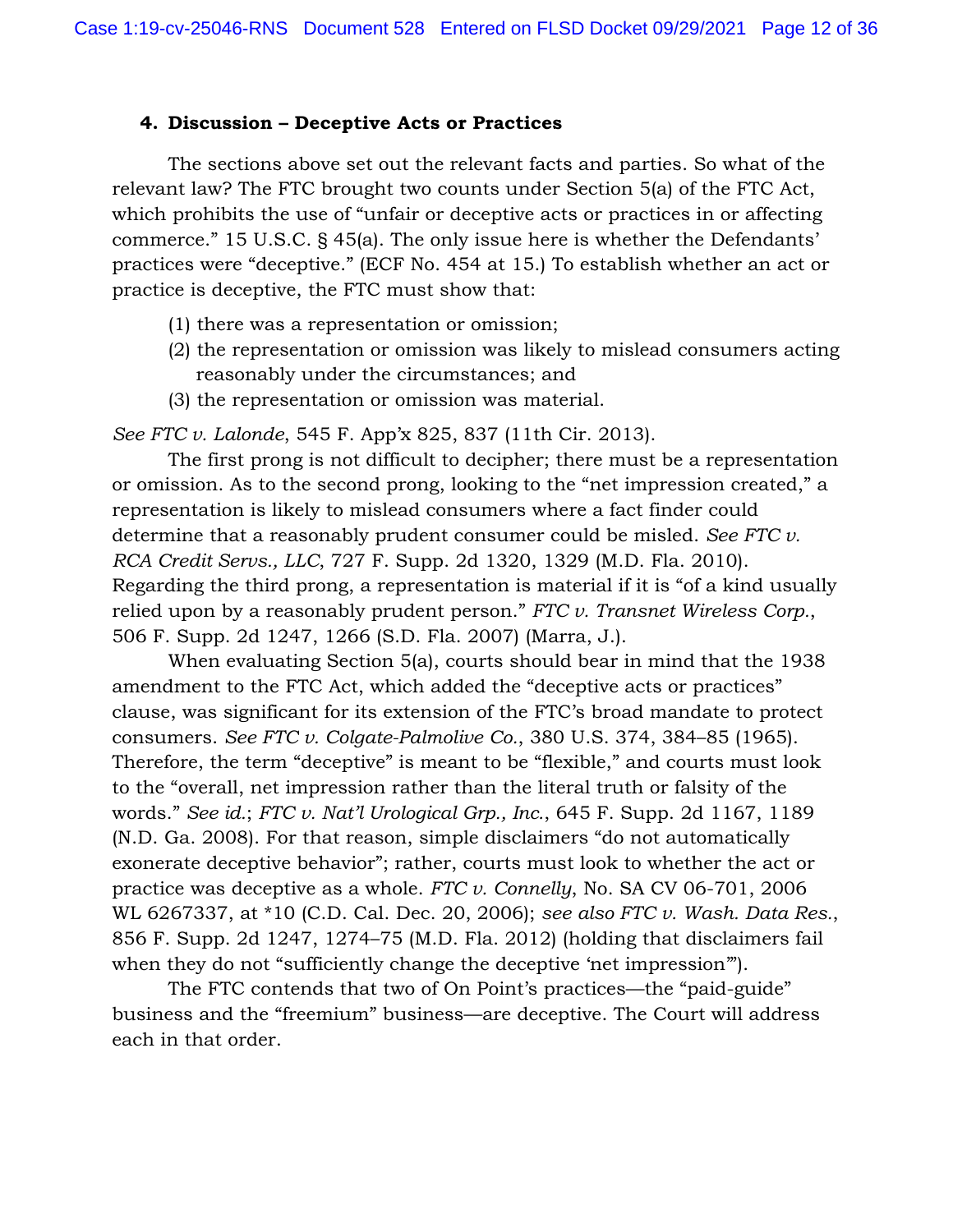## **A. Paid-Guide Business**

"Renew your License." "Renew Car Registration." On Point made these statements and others like them on their paid-guide-related websites. Taken alone, these representations could lead a reasonably prudent consumer to believe that they were going to renew their license or car registration on these websites. But consumers did not receive these services. Rather, for nearly \$30 each, consumers received a pdf guide with information that could otherwise be accessed for free from the government. Moreover, the guide websites contained notable omissions—the sites omitted any disclosures that informed consumers that they were *not* receiving the services above. These representations and omissions satisfy the *first prong* under the deceptive test.

Moreover, these representations and omissions are also material under the *third prong*—reasonably prudent consumers would rely on a statement reading "renew your license" or the like. Indeed, such a statement (referred to as a "call to action" on a website) is in the imperative and directs the reader to take an action. It would be no surprise if a reasonably prudent consumer relied on a statement to "renew your license," as the statement directs the consumer to . . . renew their license. *See FTC v. SlimAmerica, Inc.*, 77 F. Supp. 2d 1263, 1272 (S.D. Fla. 1999) (holding that "[e]xpress claims or deliberately-made implied claims used to induce the purchase of a particular product or service are presumed to be material"). Moreover, the FTC has produced evidence that consumers did rely on these statements. Consumers complained, sought refunds, and wrote negative reviews. (*See* ECF No. 489-1; ECF No. 440-18; ECF No. 440-48 at 237–239, 244; ECF No. 440-39 at 9.) Third parties took notice. Third parties suspended On Point's search-engine advertising accounts and contacted On Point about breaches of chargeback thresholds, leaving On Point to engage in "reputation management." On Point's employees also began to complain. (ECF No. 455 at ¶ 151.) In all, the FTC's substantial evidence shows that the representations and omissions were material.

The primary dispute is whether these representations and omissions violate the *second prong*: were the representations and omissions likely to mislead consumers in context? *See FTC v. World Patent Mktg., Inc.*, No. 17-cv-20848, 2017 WL 3508639, at \*12 (S.D. Fla. Aug. 16, 2017) (Gayles, J.) ("[T]he FTC need not present . . . proof of actual deception to establish a violation of Section 5, [although] such proof is highly probative to show that a practice is likely to mislead consumers acting reasonably under the circumstances."). The Court need not, as a matter of law, depend on a consumer survey to prove that the websites tended to deceive. *See FTC v. Brown & Williamson Tobacco Corp.*,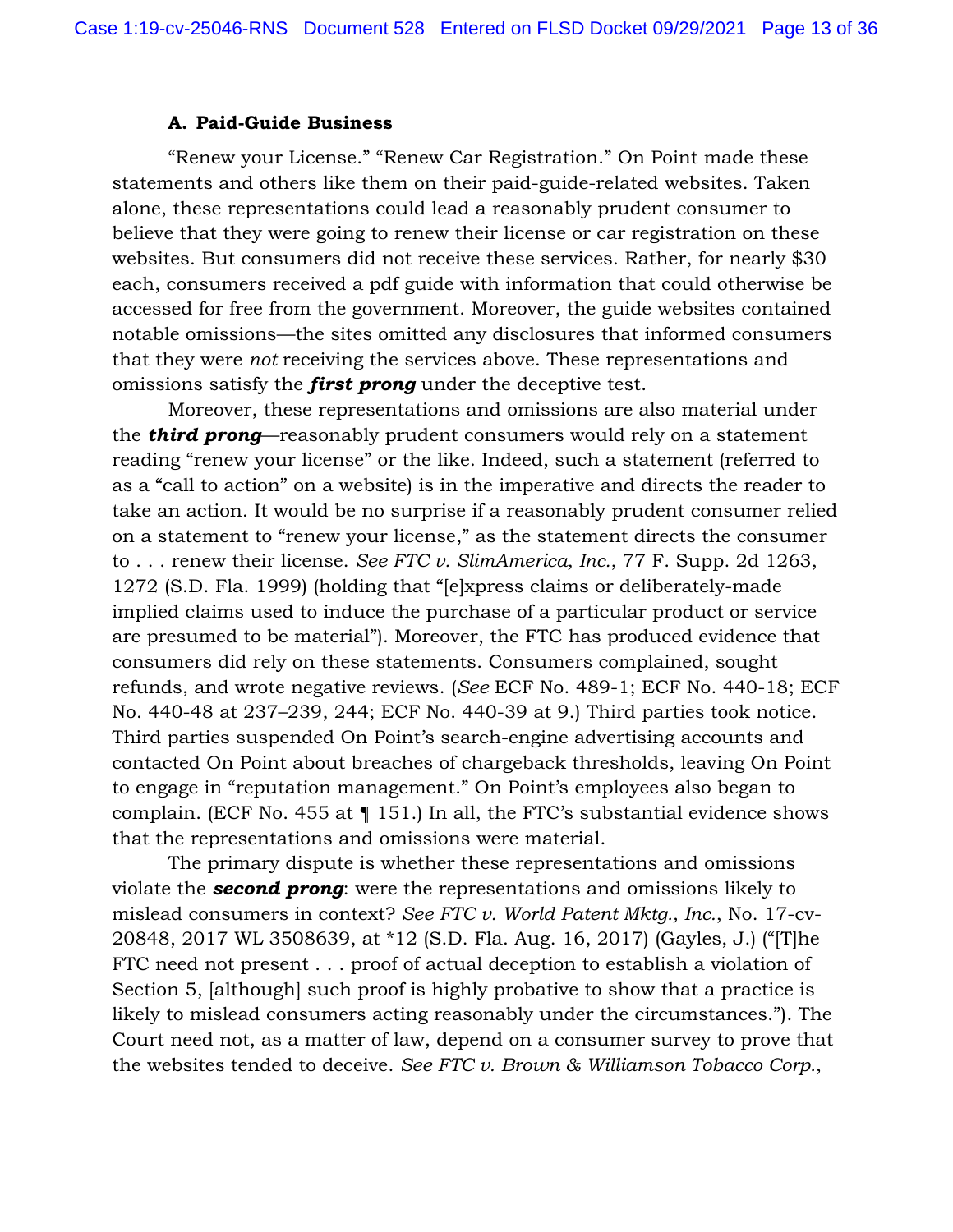778 F.2d 35, 40–41 (D.C. Cir. 1985) ("Evidence of consumer reaction usually takes the form of market research or consumer surveys, but a trial court may accord other forms of evidence substantial weight if that evidence appears reliable.").

Here, the FTC provided probative proof that On Point's practices actually misled consumers. *First*, consumers sought refunds in such high numbers that On Point's merchant accounts breached payment processors' chargeback thresholds at least sixty-four times. (ECF No. 455 at ¶¶ 26–29; ECF No. 472 at ¶¶ 26–29.) To control these chargeback thresholds, On Point (1) split charges into two payments (which would in effect create a larger denominator when calculating chargeback ratios), (2) balanced charges across hundreds of merchant accounts (in effect spreading chargebacks across accounts), and (3) used multiple billing companies to purchase new merchant accounts (with no history of breaches of chargeback thresholds). (*See* ECF No. 455 at ¶¶ 26, 32–35; *see* ECF No. 472 at ¶¶ 26, 32–35.); *see also FTC v. Grant Connect, LLC*, No. 2:09-CV-01349-PMP-RJ, 2009 WL 3074346, at \*9 (D. Nev. Sept. 22, 2009) (holding that a "high rate of consumer complaints, chargebacks, refunds, and cancellations suggest consumers actually were deceived, and thus constitutes probative evidence" that the websites were likely to mislead).

*Second*, consumers complained through calls to On Point's call center and through postings online. (ECF No. 455 at ¶¶ 42, 218, 240; ECF No. 472 at ¶¶ 42, 218, 240.) On Point worked to mask these issues by creating a callcenter script to address unhappy customers and by writing reviews online while posing as objective third parties. (ECF No. 455 at  $\P$  **1** 38, 42, 215; ECF No. 472 at ¶¶ 38, 42, 215.)

**Third**, the FTC filed four consumer affidavits and submitted hundreds of consumer complaints, in which consumers described their frustration. (ECF No. 440-18 at 1–39; ECF No. 489-1.); *see also FTC v. Direct Benefits Grp., LLC*, No. 6:11-cv-1186-Orl-28TBS, 2013 WL 3771322, at \*15 (M.D. Fla. July 18, 2013) (holding that evidence of actual consumer complaints is "highly probative of the websites' tendency to mislead").

*Fourth*, while not evidence of consumer complaints, the shutdowns of search-engine advertising accounts are probative of the red flags that On Point's operations raised. Both Google and Bing shut down these advertising accounts at times, stating that the accounts were determined to be a "high risk" to consumers and a "high probability of scam/fraud." (ECF No. 455 at  $\parallel$  24; ECF No. 472 at  $\parallel$  24; ECF No. 440-40 at 50.) In all, this proof of actual consumer deception is "highly probative" that On Point's practices were likely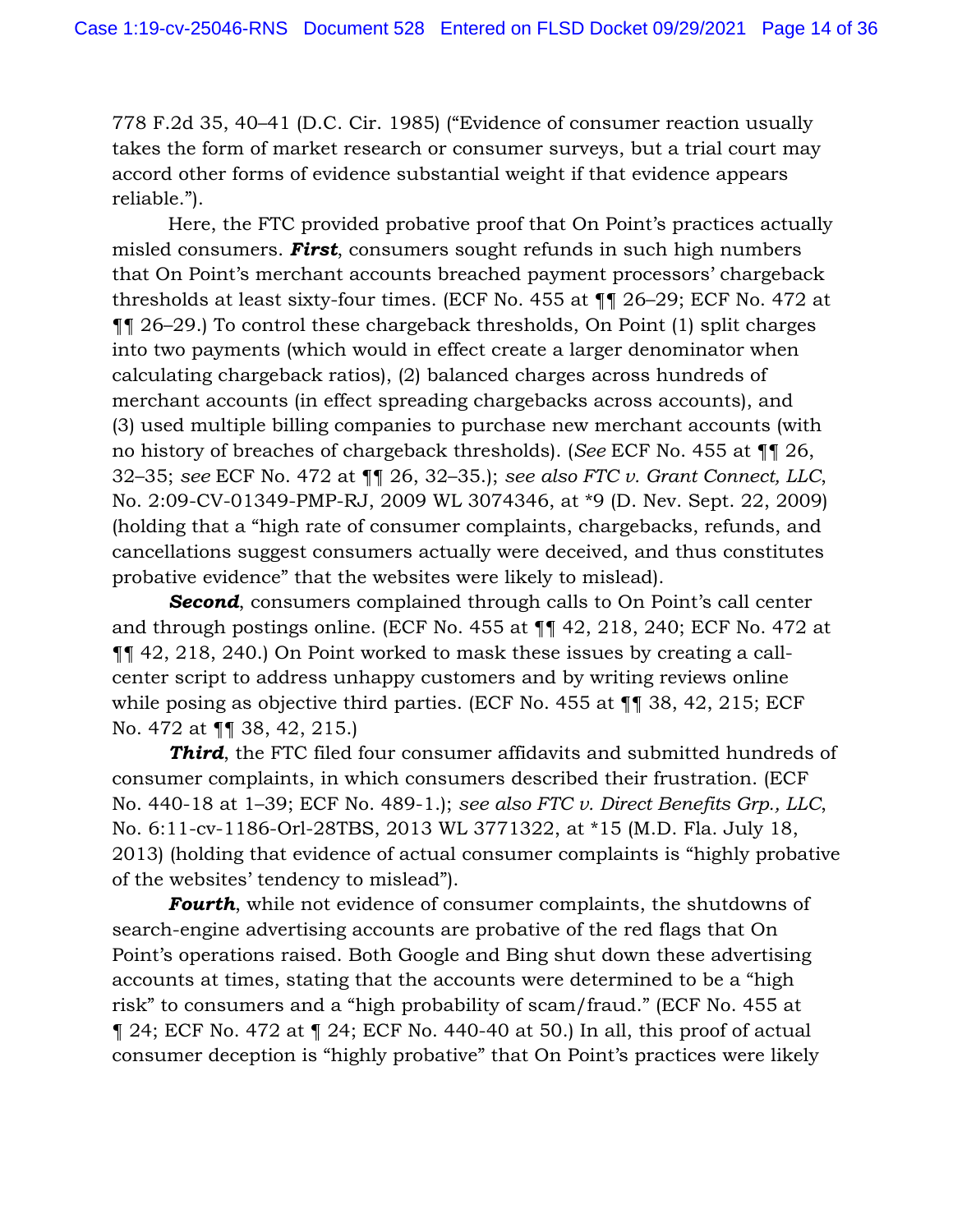to mislead a reasonably prudent consumer. *See World Patent Mktg., Inc.*, 2017 WL 3508639, at \*12.

If the FTC's probative proof of actual deception is not enough, the Court can still find that an act or practice is likely to mislead by looking to the "net impression." *See RCA Credit*, 727 F. Supp. 2d at 1329. Considering the mosaic described above, the layout of the website is likely to mislead. The bold, centered headlines read, or read similar to, "Renew Driver[']s License." (ECF No. 440-1 at 27.) Stated in the imperative, it directs consumers to take action, namely, to renew their license. It can be no accident that a reasonably prudent consumer in this context would understand "renew driver's license" to mean "you can renew your driver's license here." Indeed, On Point purchased searchengine advertising that would direct consumers searching for that service to their websites.3 Moreover, underneath this headline was small text telling consumers that "to maintain your driver[']s license and your driving privileges, select one of the services above for simple and comprehensive information." (*Id.*) Not until a consumer read an additional one-and-a-half clauses would they learn, but not necessarily understand, that they were only receiving "information." (*Id.*); *see Wash. Data Res.*, 856 F. Supp. 2d at 1274 (looking to the size and color of font when discussing the "net impression" of a website). And if a consumer reached a transaction site directly (rather than from a portal site), they were asked to "select a service"—available services listed were, in part, "New Driver's License" or "Renew Driver's License." (ECF No. 440-1 at 123.) Consumers were not asked to "select a guide," but a service, which a reasonably prudent consumer would then expect to receive.

The Defendants point to various disclaimers on the sites and the positioning of text on the sites. (ECF No. 471 at 7.) However, disclaimers "do not automatically exonerate deceptive behavior." *Connelly*, 2006 WL 6267377, at \*10. Taking the disclaimers in context with the site, the disclaimers were not sufficient to prevent the sites from being deceptive. *First*, the webpage design. The choice of centering, bold type, and white background made the deceptive text jump out at a consumer, whereas the disclaimers were in smaller text and set against a grey background that nearly matched the color of the text, rendering such text more difficult to read. (ECF No. 440-1 at 207); *see FTC v.* 

<sup>3</sup> The purchase of targeted search-engine advertising alone is not deceptive. (ECF No. 481 at 2.) However, On Point utilized such advertising to attract consumers to their websites, and it is part of the mosaic to be considered when looking to the "net impression." Targeted searchengine advertising helped condition consumers to expect the service for which they had searched when they subsequently entered On Point's websites.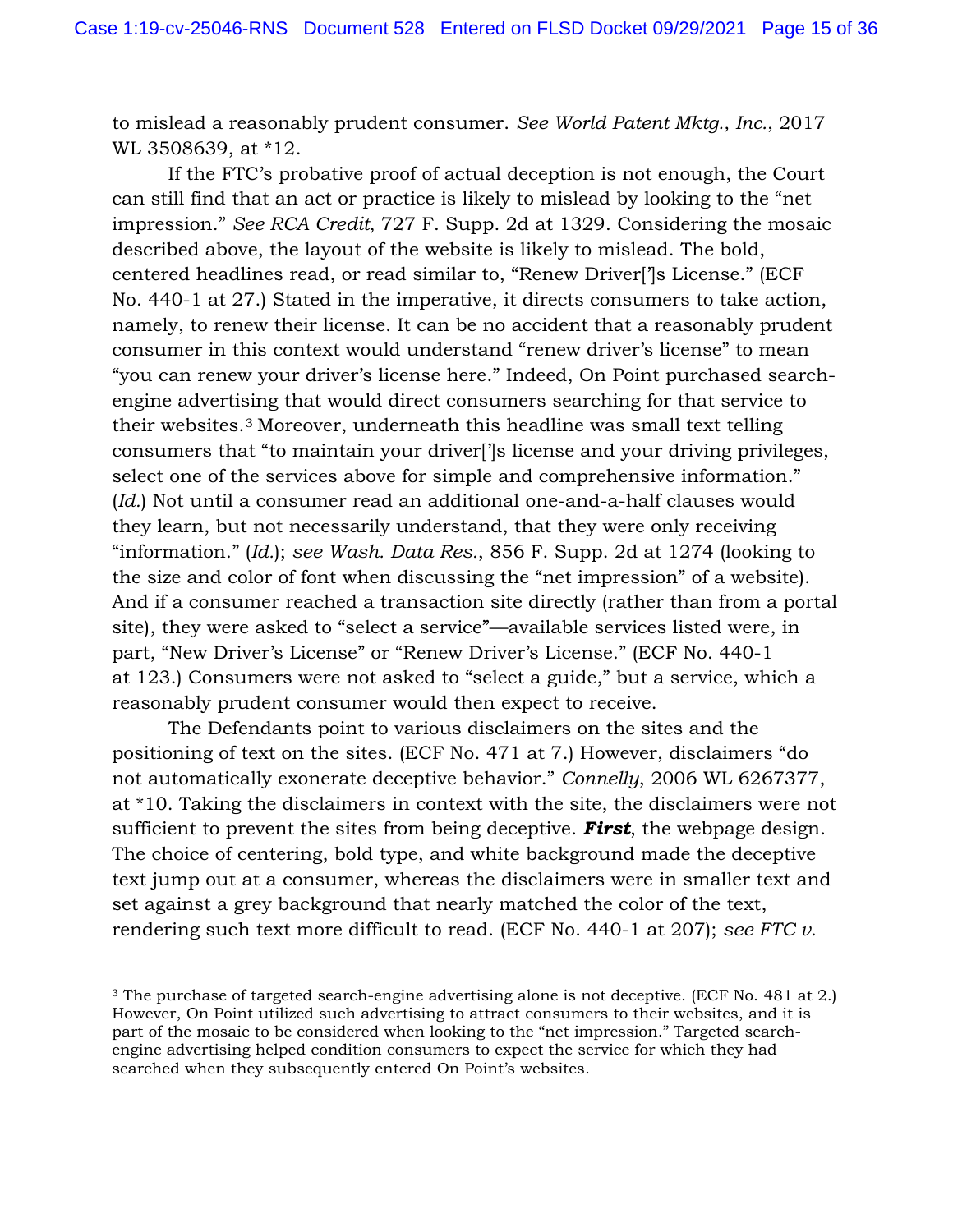*Johnson*, 10-cv-02203-MMD-GWF, 2017 WL 3503720, at \*19 (D. Nev. Aug. 16, 2017) (looking to "representations, graphics, font size, [and] placement of the disclosures" when looking at deceptiveness). *Second*, the language of the disclaimers. The disclaimers were confusing at best. The disclaimers told consumers that the website was a "comprehensive resource for all you[r] driver license-related services." (*See* ECF No. 440-1 at 207.) A "comprehensive resource" for driver's-license needs could include a service that actually submitted driver's license applications. Moreover, consumers were told that they "can purchase" a guide, not that they *could only* purchase a guide. (*Id.*) The pop-up windows fare no better. These disclaimers, which were added later in 2019, told consumers that the sites were not affiliated with a government and that the site would "simplify the process by providing personalized guides, documents, and live support for a fee." (ECF No. 482 at ¶ 301.) Such a belated disclaimer cannot overcome the deceptive impression described above. *Third*, the omissions. Omissions are actionable under Section 5(a), *see Lalonde*, 545 F. App'x at 837, and the websites did not contain a disclaimer telling consumers that the websites would *not* complete licensing or registration transactions. (ECF No. 455 at ¶ 20; ECF No. 472 at ¶ 20.)

In total, the net impression of the paid-guide websites show that On Point's representations and omissions were likely to mislead consumers. Therefore, all three prongs are met, and the Court finds that the paid-guide websites violated Section 5(a).

### **B. "Freemium" Business**

As above, the first prong of the deceptive test is met here—On Point's "freemium" websites contained representations such as "Find out if you Qualify [for public benefit]." (ECF No. 455 at  $\P$  53; ECF No. 472 at  $\P$  53.) There was also an omission—there was no language informing consumers that the sites would not provide eligibility determinations. (ECF No. 455 at ¶ 56; ECF No. 472 at ¶ 56.) Moreover, the third prong is met. These representations and omissions are material for the same reasons as laid out above; consumers were explicitly instructed that they could "Find out" if they qualified for a public benefit. (ECF No. 455 at ¶ 53; ECF No. 472 at ¶ 53.) Therefore, these representations are "of a kind usually relied upon by a reasonably prudent person." *Transnet Wireless*, 506 F. Supp. 2d at 1266.

Again, the parties largely contest whether these representations and omissions were likely to mislead a reasonably prudent consumer. As evidence of actual deception is not necessary, the Court will look to the "net impression."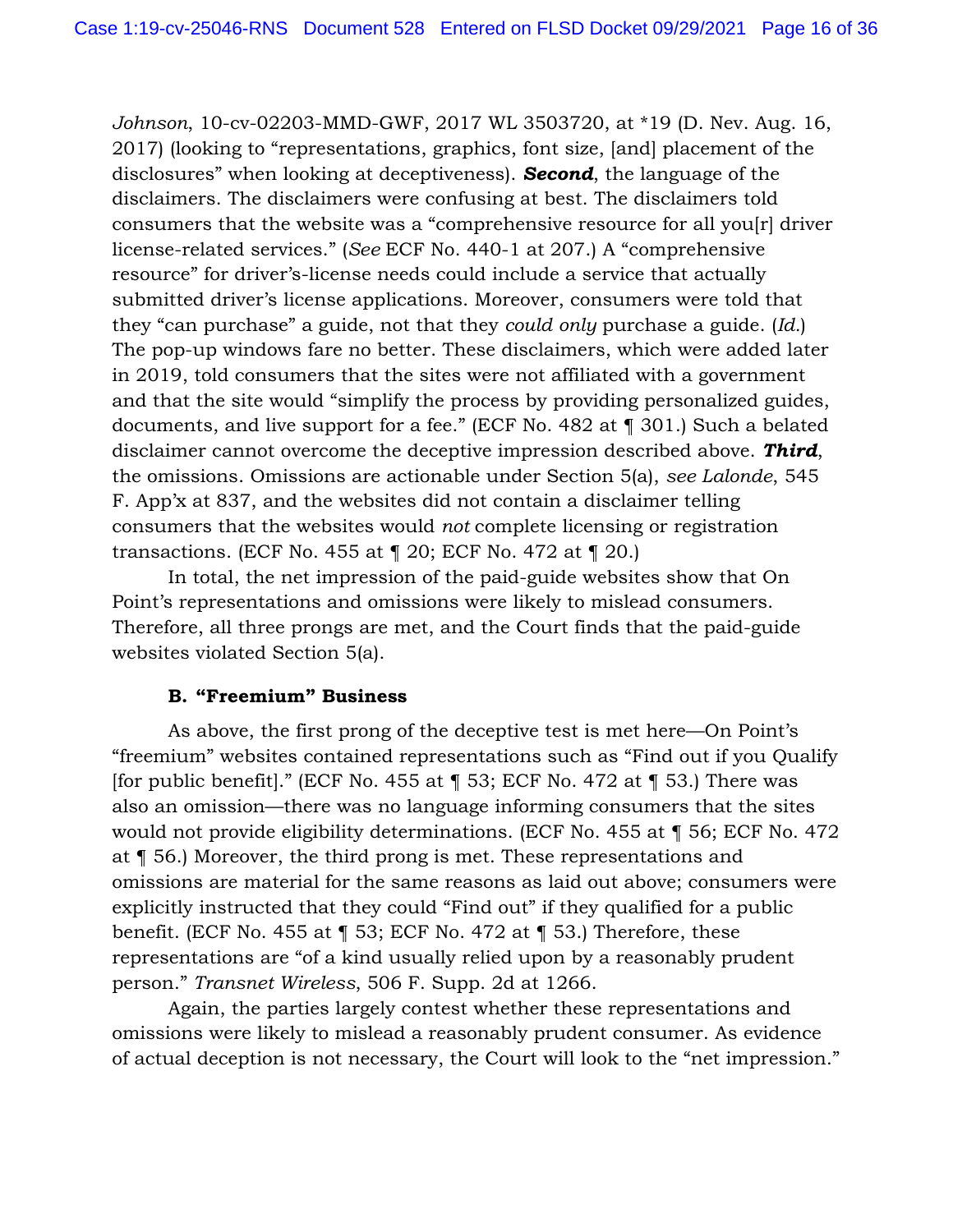*See RCA Credit Servs.*, 727 F. Supp. 2d at 1329. Like the paid-guide websites, the "freemium" websites contained a "call to action," where consumers were told to, among others, "Find out if you Qualify" for certain public benefits and "Confirm Your Address to Verify Eligibility." (ECF No. 455 at ¶ 53; ECF No. 472 at ¶ 53; ECF No. 440-1 at 289.) Consumers were told affirmatively, and in the imperative, that they could "find out" and "verify eligibility," but On Point did not actually verify consumers' eligibility for public benefits. (ECF No. 455 at ¶ 61; ECF No. 472 at ¶ 61.) These prompts were located just above web forms which led to a series of screens (the "PATH") where consumers were asked to input personal information. (ECF No. 455 at ¶¶ 54, 57–58; ECF No. 472 at ¶¶ 54, 57–58.) While On Point had run into trouble with their Google and Bing advertising accounts, On Point would sometimes remove the "PATH" from their websites when they submitted these sites to Google prior to public publication, and then input the PATH once the websites were approved. (ECF No. 455 at ¶ 60; ECF No. 472 at ¶ 60.) Consumers complained to the On Point and Better Business Bureaus about the spam that they received after inputting their personal information onto the websites. (ECF No. 455 at ¶¶ 63–64; ECF No. 472 at ¶¶ 63–64.) Moreover, On Point's employees even noticed the deceptive nature of the websites. (ECF No. 455 at ¶ 66; ECF No. 472 at ¶ 66.)

Contrary to the Defendants' arguments, any disclaimers were not sufficient. At the bottom of the websites, in small text, was a disclaimer that the website was privately owned and not affiliated with any government agency. (ECF No. 455 at ¶ 55; ECF No. 472 at ¶ 55.) Such a disclaimer is hardly prominent or sufficient. *See Johnson*, 2017 WL 3503720, at \*10 (holding that consumers "were likely to disregard" a disclaimer printed in small font outside the primary text boxes). The Defendants also point to websites in the PATH where consumers were told that they could "Confirm your information to get your Eligibility Guide." (ECF No. 472 at ¶ 53.) References to an "Eligibility Guide" do not overcome the net impression that consumers believed they were providing information in order to apply for public benefits or receive an eligibility determination. This is particularly true where the reference to which the Defendants point did not appear until after consumers had already begun completing the PATH in response to a prompt telling consumers to "Find Out if You Are Eligible[.]" (ECF No. 440-1 at 285–315.) Moreover, the freemium websites did not contain a disclaimer telling consumers that the websites would *not* complete public benefits applications or verify eligibility for such benefits. (ECF No. 455 at ¶ 56; ECF No. 472 at ¶ 56.)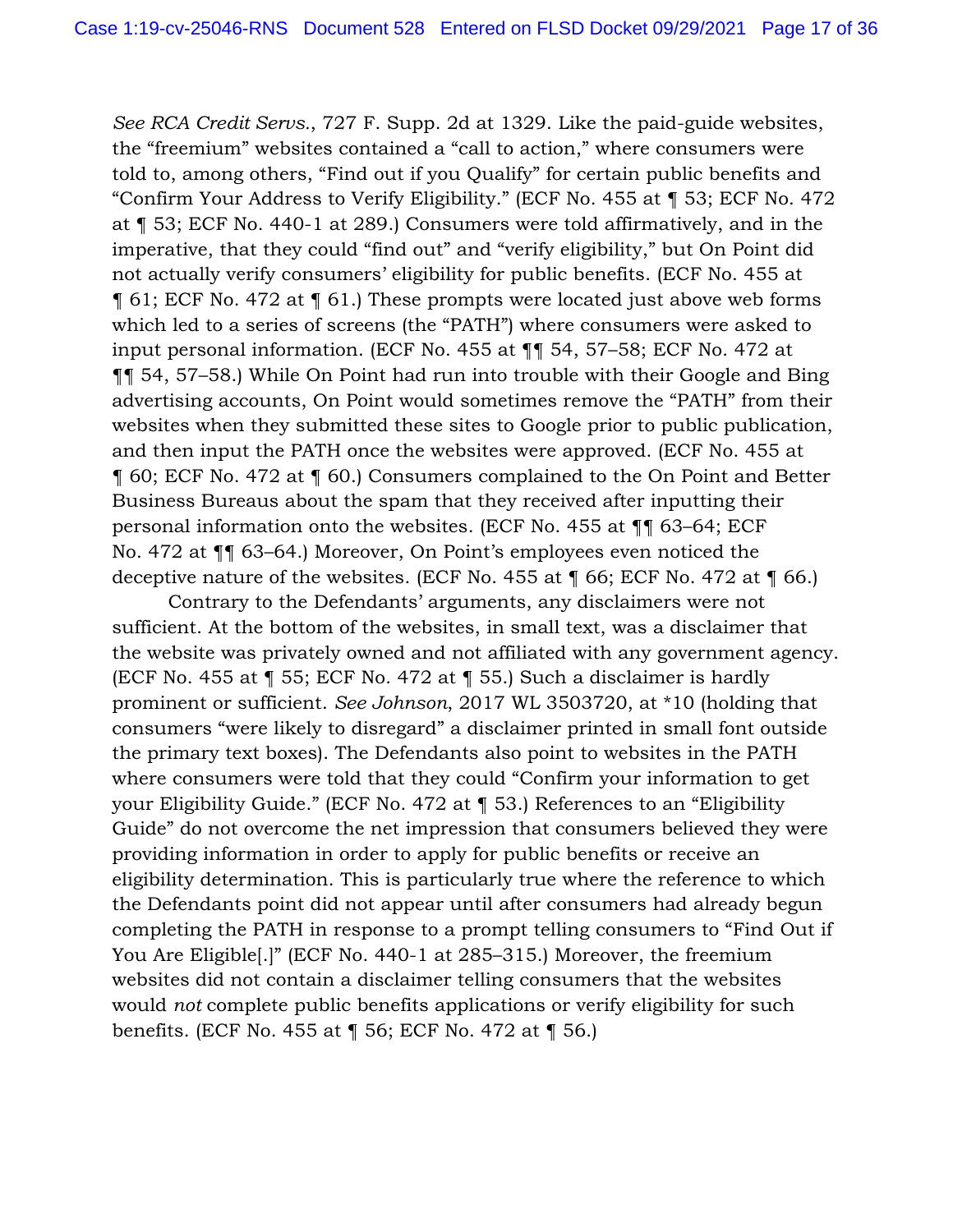In total, the net impression of the freemium websites show that On Point's representations and omissions were likely to mislead consumers. Therefore, all three prongs are met, and the Court finds that On Point's freemium websites violated Section 5(a).

## **5. Discussion - Liability**

As set out above, the Court finds that the On Point websites at issue violated Section 5(a). The Court now discusses to what extent the Corporate Defendants, Individual Defendants, and Global Dragon Defendants are liable for those deceptive practices.

# **A. Corporate Defendants**

The parties largely do not contest that the Corporate Defendants and the On Point Defendants operated as a "common enterprise." Under Section 5(a), a corporate entity can be held liable for the conduct of other entities where "the structure, organization, and pattern of a business venture reveal a common enterprise or a maze of integrated business entities." *FTC v. Lanier Law, LLC*, 715 F. App'x 970, 979 (11th Cir. 2017). Courts look to whether the businesses "share office space and employees, commingle funds, coordinate advertising efforts, and operate under common control." *Id.* at 979–80.

It is undisputed that the Corporate Defendants did business together, shared employees, including in accounting and payroll, used the same headquarters in Miami, and shared offices across the globe. (ECF No. 455 at ¶¶ 71, 73–81, 84–102, 113, 115–116, 127; ECF No. 472 at ¶¶ 71, 73–81, 84– 102, 113, 115–16, 127.) The Court finds that the Corporate Defendants and the On Point Defendants operated under a "common enterprise" and are thus liable for the deceptive practices discussed above.

# **B. Individual Defendants**

To hold an individual liable for the deceptive practices of a company, the FTC must show that the individual (1) "participated directly in the deceptive practices" or had "authority to control" such practices and (2) had "some knowledge" of the deceptive practices. *See FTC v. IAB Mktg. Assocs., LP*, 746 F.3d 1228, 1233 (11th Cir. 2014). An individual's title alone is not sufficient to establish individual liability. *See FTC v. Johnson*, 156 F. Supp. 3d 1202, 1210 (D. Nev. 2015). "Authority to control" may be shown by "active involvement in business affairs and the making of corporate policy." *See IAB Mktg.*, 746 F.3d at 1233. Knowledge may be established by showing that the individual had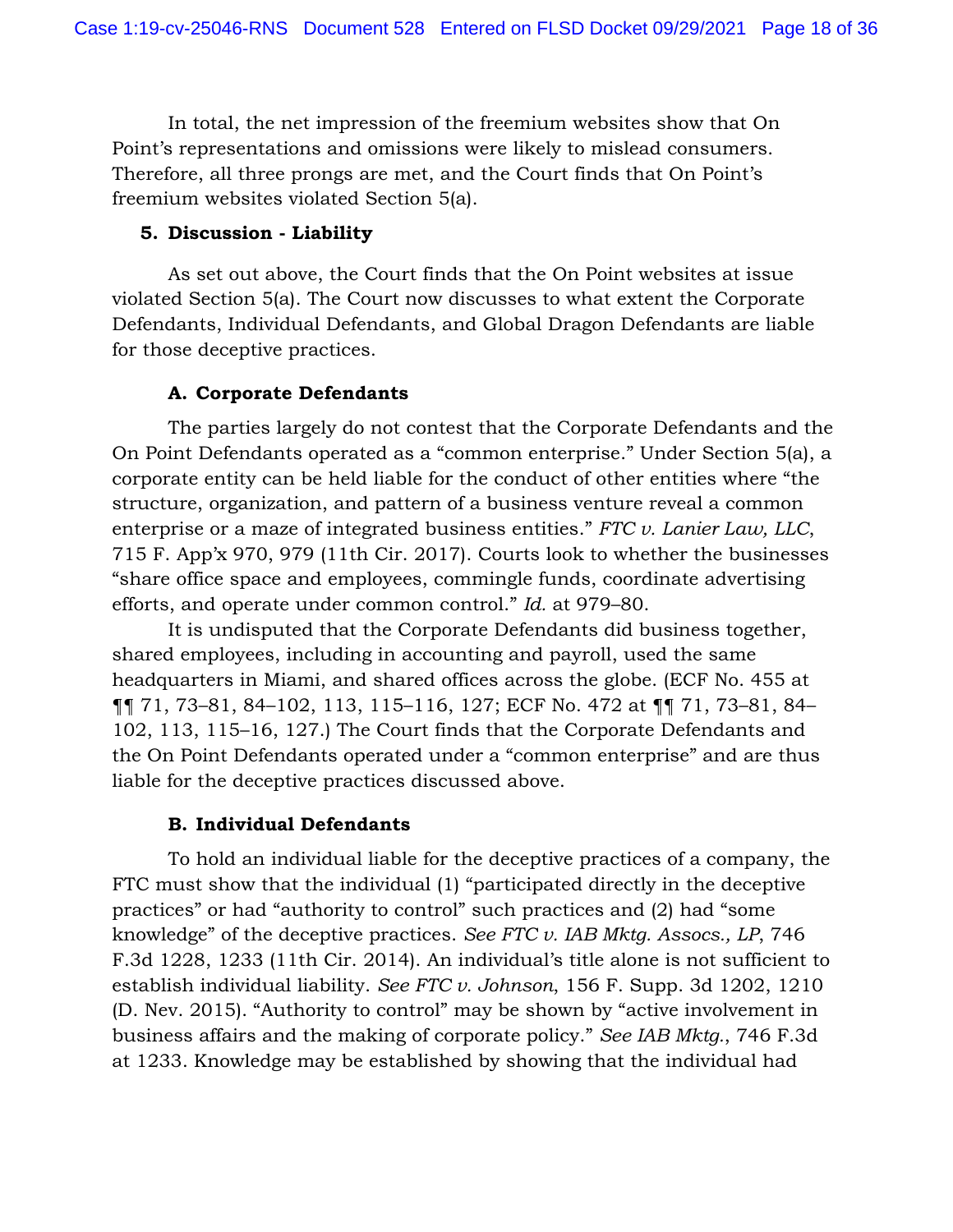(1) "actual knowledge of the deceptive conduct," (2) "was recklessly indifferent to its deceptiveness," or (3) "had an awareness of a high probability of deceptiveness and intentionally avoided learning of the truth." *FTC v. Primary Grp., Inc.*, 713 F. App'x 805, 807 (11th Cir. 2017). A defendant's "participation in corporate affairs is probative of knowledge." *See FTC v. Wilcox*, 926 F. Supp. 1091, 1104 (S.D. Fla. Sept. 29, 1995) (Ferguson, J.).

The parties dispute whether knowledge is a required showing if the FTC seeks only injunctive relief. The Court holds that knowledge is a required prong. *See IAB Mktg.*, 746 F.3d at 1233; *see also FTC v. Gem Merch. Corp.*, 87 F.3d 466, 470 (11th Cir. 1996). While the FTC argues that the type of relief sought should dictate the standard of liability, the degree of knowledge required is dictated by the statute. *See generally Aaron v. SEC*, 446 U.S. 680, 695–96 (1980). The FTC has not provided any argument why issuing an injunction under 15 U.S.C. § 53(b) for a violation of 15 U.S.C. § 45(a) would involve a different finding of individual liability than would be required under the FTC's previous practice of recovering monetary relief under those same provisions. Therefore, the Court will follow Eleventh Circuit precedent requiring a showing of "some knowledge" of the deceptive scheme. *See IAB Mktg.*, 746 F.3d at 1233.

The Court will now discuss individual liability as to Burton Katz, Brent Levison, Christopher Sherman, Elisha Rothman, and Robert Zangrillo.

### *1. Burton Katz*

The Court finds that individual liability is appropriate as to Burton Katz, as he had authority to control the deceptive practices and had some knowledge of such practices. The undisputed evidence establishes that Katz was the dayto-day leader at On Point and that he set corporate policy and developed On Point's strategy—therefore, he had the requisite authority to control. *See Gem Merch.*, 87 F.3d at 467–68; *Wilcox*, 926 F. Supp. at 1104 (holding that individuals had authority to control, in part, because they "made all the major business decisions"). While the parties dispute the legal significance of Katz's title, it is undisputed that Katz was the CEO and a board member at On Point, as well as an owner, member, officer, and manager of multiple Corporate Defendants. (ECF No. 455 at ¶¶ 143, 146; ECF No. 472 at ¶¶ 143, 146.) Moreover, it is undisputed that Katz developed business plans, reviewed On Point's domains, met with other executives and officers, received information concerning the design, content, testing, and marketing of On Point's websites, and directed the preparation of reports and budgets. (ECF No. 455 at ¶¶ 21,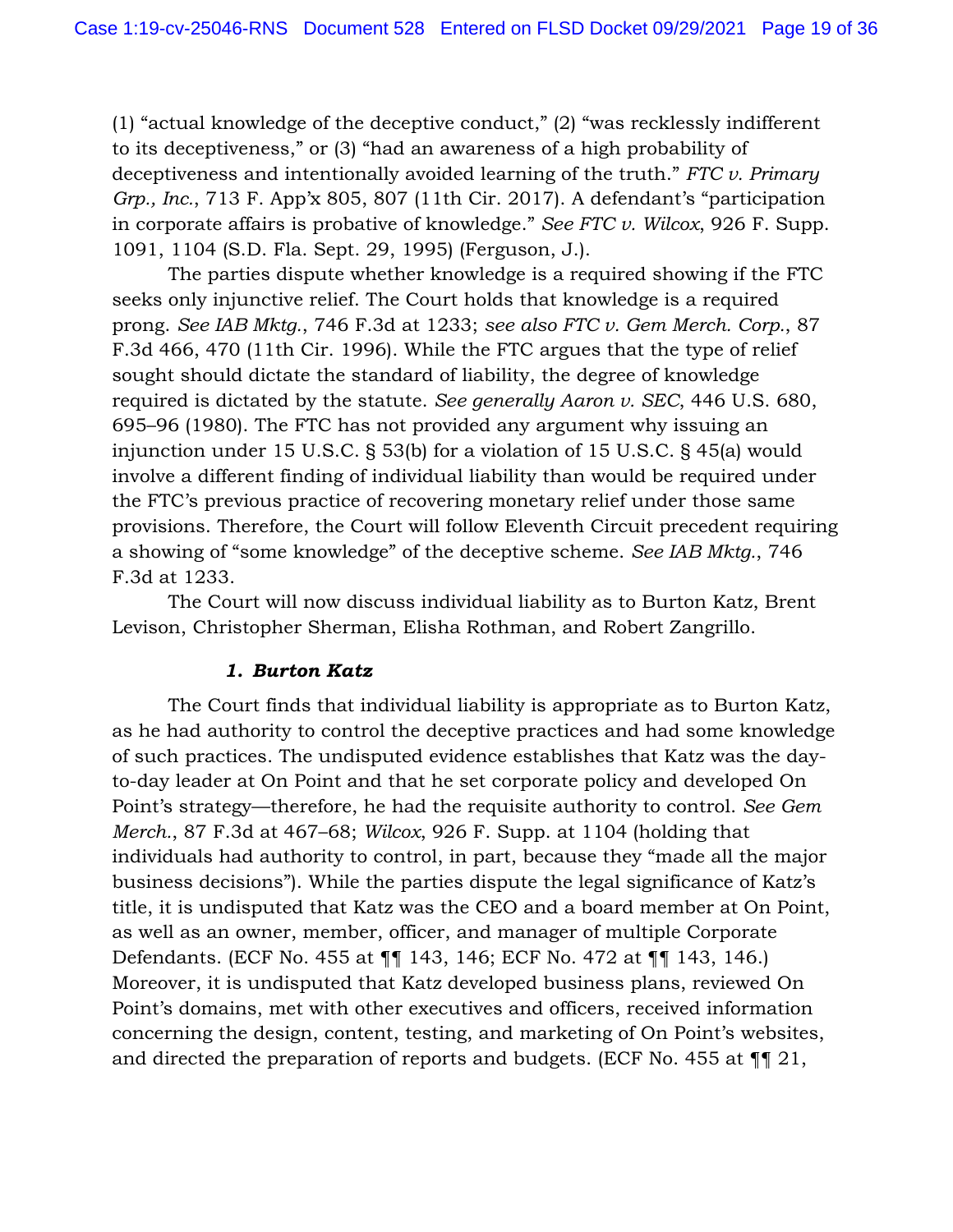141, 148–150, 152; ECF No. 472 at ¶¶ 21, 141, 148–150, 152.) Moreover, he received information regarding On Point's chargebacks, including that the chargebacks were "very high" on some accounts. (ECF No. 440-26 at 57, 70.) Additionally, Katz was not only aware of, but also used his authority to try to remedy the suspension of search-engine advertising accounts. (ECF No. 455 at ¶¶ 160–161; ECF No. 472 at ¶¶ 160–161.) These facts are enough to establish that Katz had authority to control the deceptive scheme. *See Gem Merch.*, 87 F.3d at 467–68, 470 (affirming the district court and holding that the "sole owner, president, and director" was individually liable when he "controlled the day-to-day affairs" and "was in a position to control" the relevant salespeople).

Moreover, Katz had the requisite knowledge of the deceptive scheme. *See Primary Grp.*, 713 F. App'x at 807. Katz knew that chargebacks were high and that advertising accounts had been suspended. (ECF No. 455 at ¶¶ 160–161; ECF No. 472 at ¶¶ 160–161; ECF No. 440-26 at 57, 70.) Katz was also aware of employee feedback that raised concerns over potential deception. (ECF No. 455 at ¶ 151; ECF No. 472 at ¶ 151.) While this evidence may stop short of actual knowledge of the deceptive representations' explicit wording, this evidence demonstrates that Katz was at least "recklessly indifferent" to the deceptiveness at issue and that Katz was aware of and had authority to control the deceptive scheme, including the efforts to perpetuate and sustain the deceptive scheme. *See Primary Grp.*, 713 F. App'x at 807.

### *2. Brent Levison*

The Court finds that individual liability is appropriate as to Brent Levison, as he had authority to control the deceptive practices and had some knowledge of such practices. Levison was a founder of On Point Global LLC, the Chief Administrative Officer and Senior Vice President of Products, and the general counsel. (ECF No. 455 at ¶¶ 136, 207; ECF No. 472 at ¶¶ 136, 207.) Through these positions, Levison readily had the authority to control relevant players in perpetuating the deceptive scheme. In particular, Levison played a role in building On Point's staff of content writers and oversaw On Point's payment processing team and call center. (ECF No. 455 at ¶¶ 212–214; ECF No. 472 at ¶¶ 212–214.) Levison also sought and received guidance from outside counsel regarding On Point's websites, advertising, and call center scripts. (ECF No. 455 at ¶ 215; ECF No. 472 at ¶ 215.) Moreover, Levison directed employees to toggle payment traffic ("load balancing") between merchant accounts when informed that certain accounts had high chargebacks. (ECF No. 440-38 at 115.) Therefore, the undisputed evidence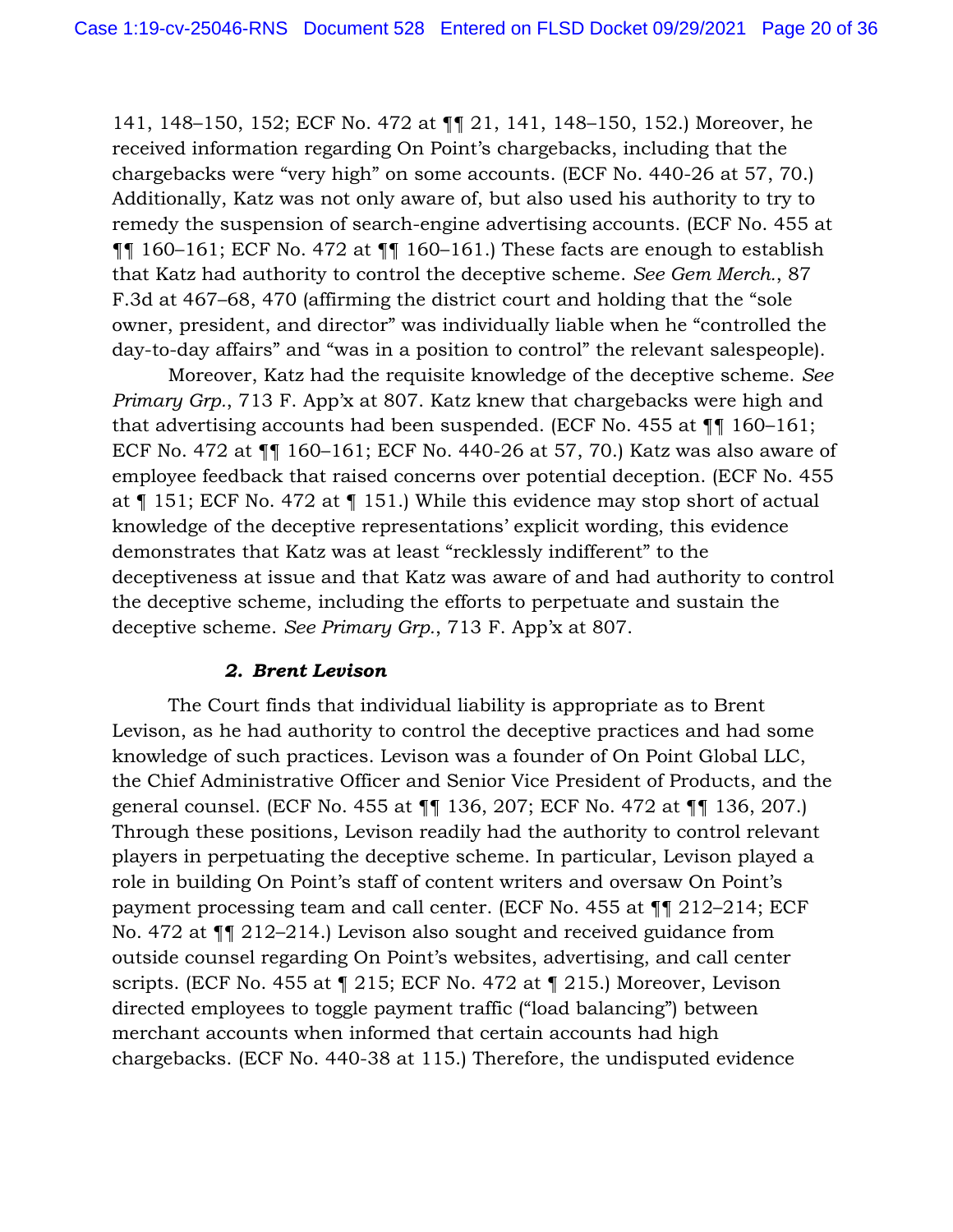shows that Levison had authority to control the employees responsible for making the deceptive representations and otherwise perpetuating the deceptive scheme. *See IAB Mktg.*, 746 F.3d at 1233 (holding that "authority to control" can be established by "active involvement in business affairs and the making of corporate policy").

Last, Levison had "some knowledge" of the deceptive practices. Indeed, Levison was made aware, on multiple occasions, that chargeback rates were "very high" and "incredibly high" on some accounts. (ECF No. 455 at ¶¶ 220– 221; ECF No. 472 at ¶¶ 220–221; ECF No. 440-26 at 57, 70.) And Levison was aware of the closure of an advertising account with Bing—after which Bing pointed On Point to its Misleading Content Policies—and discussed strategies to reinstall the account. (ECF No. 455 at  $\S$  219; ECF No. 472 at  $\S$  219.) Additionally, Levison was generally aware of customer complaints through the call center. (ECF No. 455 at ¶ 218; ECF No. 472 at ¶ 218); *FTC v. Ross*, 897 F. Supp. 2d 369, 386 (D. Md. 2012) (holding that an individual had sufficient knowledge when she had "awareness of consumer complaints"). Last, Levison personally guaranteed at least eighteen accounts for On Point billing companies, and he earned \$257,720 in "productivity fees" for the charges his merchant accounts processed. (ECF No. 455 at ¶¶ 225–226; ECF No. 472 at ¶¶ 225–226.) These instances of knowledge, let alone the compliance conversations that Levison had with outside counsel, establish that Levison knew of several pieces of the deceptive mosaic and knew of, was recklessly indifferent to, or had an awareness of a high probability of deceptiveness and intentionally avoided learning the truth of the deceptive representations and omissions. *See Primary Grp.*, 713 F. App'x at 807.

### *3. Christopher Sherman*

The Court holds that there are genuinely disputed material facts concerning whether Christopher Sherman can be held individually liable for On Point's deceptive practices. There are materially disputed facts concerning the scope of Sherman's authority and whether he had authority to control in furtherance of the deceptive scheme. (ECF No. 455 at ¶¶ 265–266, 268; ECF No. 472 at ¶¶ 265–266, 268.) Moreover, there are genuine disputes regarding whether Sherman directly participated in the deceptive practices, including the practices intended to perpetuate and continue the deceptive scheme. (*See* ECF No. 455 at ¶¶ 265, 268, 271, 273, 277; ECF No. 472 at ¶¶ 265, 268, 271, 273, 277.) Sherman's notification of advertising-account suspensions and his awareness of consumer complaints and chargebacks establish that he had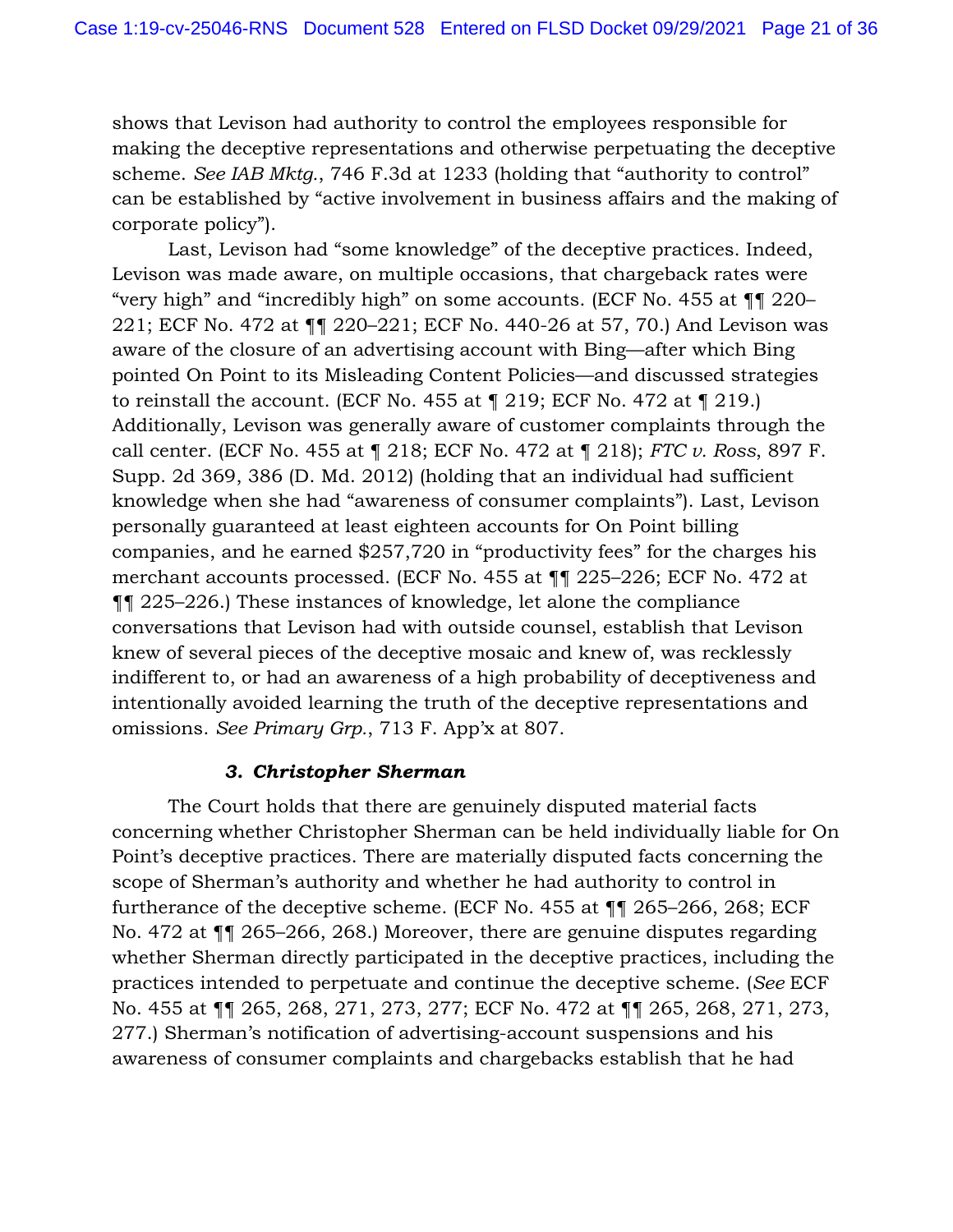"some knowledge" of the deceptive practices. (ECF No. 455 at ¶¶ 270, 273–274, 280.) But undisputed facts concerning Sherman's guaranteeing of certain merchant accounts and registration of certain URLs, as well as the fact that Sherman was a signatory on certain bank accounts, alone, do not establish that Sherman directly participated in or had authority to control the deceptive practices. (*See* ECF No. 455 at ¶¶ 275–280; ECF No. 472 at ¶¶ 275–280.) These actions may raise inferences that Sherman had some authority to control or directly participated in the deceptive scheme, but at the summary judgment stage, such inferences must be resolved in favor of the non-movant. *See Jeffery v. Sarasota White Sox, Inc.*, 64 F.3d 590, 594 (11th Cir. 1995). Therefore, the Court denies summary judgment as to Christopher Sherman.

## *4. Elisha Rothman*

The Court holds that there are genuinely disputed material facts concerning whether Elisha Rothman can be held individually liable for On Point's deceptive practices. There are genuinely disputed material facts concerning the scope of Rothman's authority and whether he had authority to control in furtherance of the deceptive scheme. (ECF No. 455 at ¶¶ 248–249, 251; ECF No. 472 at ¶¶ 248–249, 251.) And, like Sherman, there are genuine disputes regarding whether Rothman directly participated in the deceptive practices, including the practices intended to perpetuate and continue the deceptive scheme, and inferences regarding undisputed facts must be resolved in Rothman's favor. (*See* ECF No. 455 at ¶¶ 255–264; ECF No. 472 at ¶¶ 255– 264.) Moreover, being aware of multiple merchant accounts, the PATH survey, and chargeback rates, alone, do not establish, beyond mere inferences, that Rothman was aware of the deceptive practices at issue. (ECF No. 455 at ¶¶ 252–255, 257, 259–264; ECF No. 472 at ¶¶ 252–255, 257, 259–264.) Therefore, the Court denies summary judgment as to Elisha Rothman.

# *5. Robert Zangrillo*

The Court finds that there are genuine disputes of material facts regarding whether Robert Zangrillo directly participated in or had authority to control and whether he had the requisite knowledge of the deceptive practices. Robert Zangrillo had a relationship with On Point as both an individual, in which capacity he served as a consultant and the chairperson of On Point's Board of Managers, and as an investor through Dragon Global. (ECF No. 411 at  $\P\P$  44, 47; ECF No. 446 at  $\P\P$  44, 47.) This section pertains only to his individual role at On Point.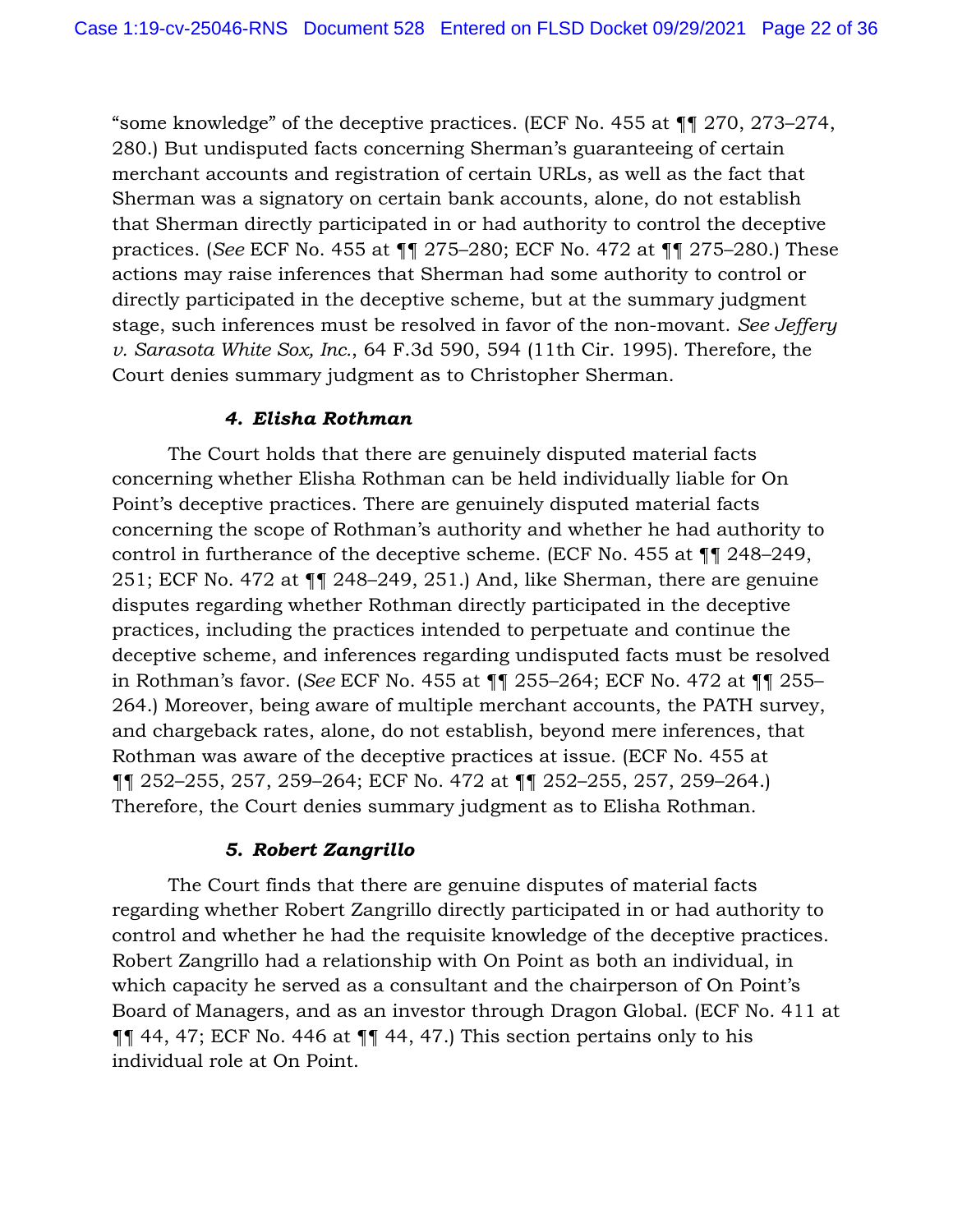The parties vigorously dispute material facts regarding the scope of Zangrillo's roles and duties at On Point, as well as his knowledge concerning On Point's activities. Specifically, the parties dispute whether Zangrillo served as an executive, employee, or officer of On Point, whether he exercised—in whatever role he had—oversight or authority over On Point's strategy and practices, and whether Zangrillo had any awareness of the content of On Point's websites or of On Point's efforts to perpetuate its deceptive practices. (ECF No. 411 at ¶¶ 43, 49, 60, 65, 67–68; ECF No. 446 at ¶¶ 43, 49, 60, 65, 67–68, 120–122, 124, 128, 139, 141–142; ECF No. 458 at ¶¶ 120–122, 124, 128, 139, 141–142.) Therefore, summary judgment is not appropriate as to Robert Zangrillo.

### **C. Dragon Global Defendants**

As set out above, under Section 5(a), a corporate entity can be held liable for the conduct of other entities where "the structure, organization, and pattern of a business venture reveal a common enterprise or a maze of integrated business entities." *Lanier Law*, 715 F. App'x at 979. Courts look to whether the businesses "share office space and employees, commingle funds, coordinate advertising efforts, and operate under common control." *Id.* at 979– 80. However, these factors are not strictly applied; rather, courts look to whether the entities "maintained an unholy alliance." *FTC v. Pointbreak Media, LLC*, 376 F. Supp. 3d 1257, 1270 (S.D. Fla. 2019) (Altonaga, J.). Therefore, courts are primarily tasked with "evaluating the pattern and frame-work of the whole enterprise." *Id.* at 1269 (quoting *FTC v. HES Merch. Servs. Co.*, No. 6:12 cv-1618-Orl-22KRS, 2014 WL 6863506, at \*5 (M.D. Fla. Nov. 18, 2014)).

The Court holds that the undisputed material facts establish that the Dragon Global Defendants did not operate a "common enterprise" with the Corporate Defendants. Dragon Global was a separate entity with a separate purpose—while On Point and the Corporate Defendants sought to collectively create and operate a business built, in relevant part, around the sale of paid guides and the collection of consumer data, Dragon Global sought to invest in entities, like On Point. (ECF No. 411 at  $\P\P$  2–4; ECF No. 446 at  $\P\P$  2–4.)

As an investor, Dragon Global was interested in the success of On Point, but there is no evidence that Dragon Global's relationship with On Point extended beyond that of an investor. *First*, as to shared employees, Dragon Global introduced On Point to a roster of advisors, some of whom may have advised both Dragon Global and On Point. (ECF No. 455 at ¶ 103; ECF No. 472 at ¶ 103; ECF No. 411 at ¶¶ 73–75.) Moreover, the FTC alleges that Dragon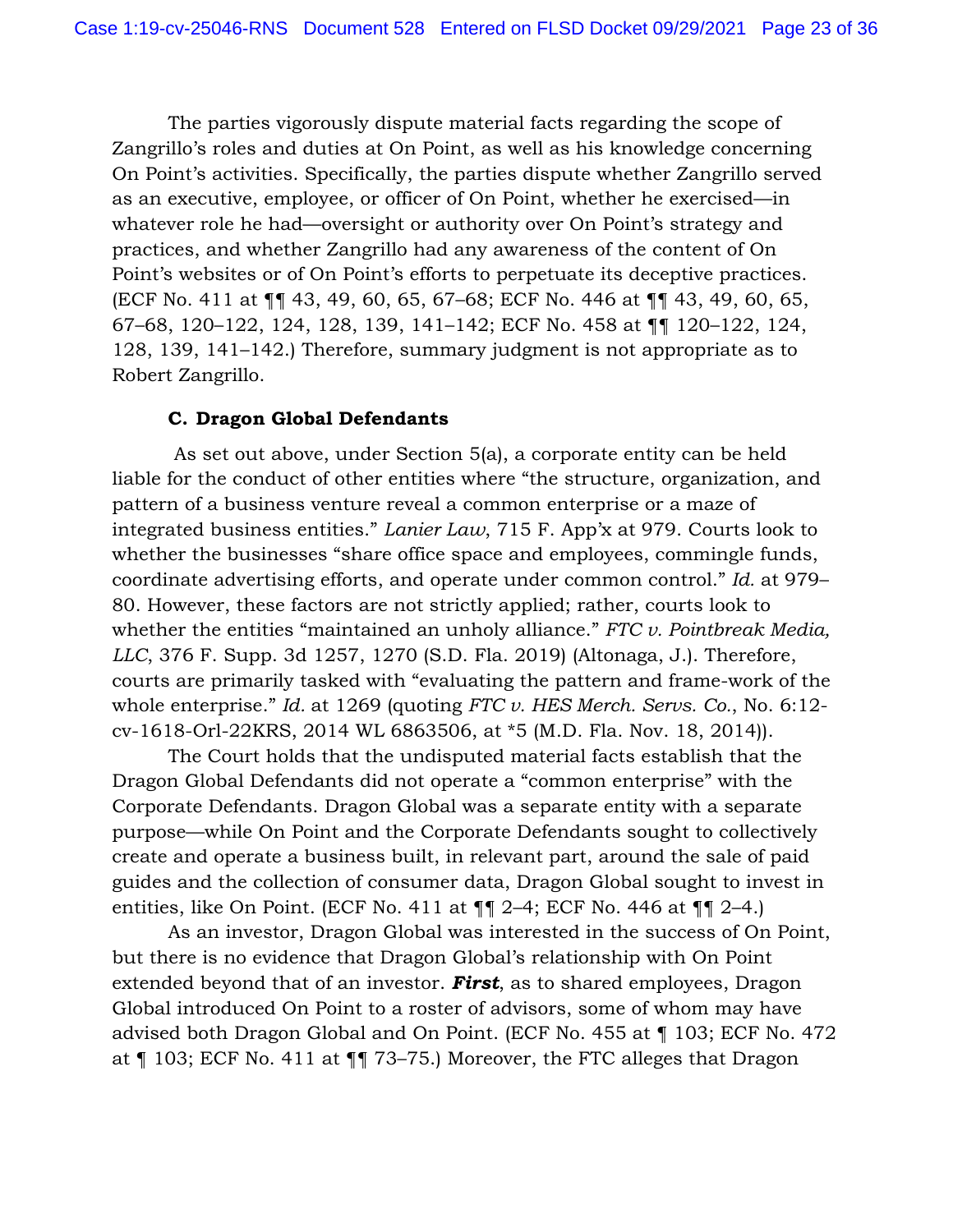Global and On Point shared anywhere from two to five employees. (ECF No. 455 at ¶¶ 106–107, 110–112; ECF No. 446 at ¶¶ 156–157.) While Dragon Global disputes that any employees overlapped, the Court finds that sharing two to five employees, one of whom was an administrative assistant and the other appeared to perform primarily administrative tasks (ECF No. 446 at ¶¶ 146, 157), does not weigh heavily when considering whether companies with hundreds of employees and multiple business lines were involved in a "maze of integrated business entities." *See Lanier Law*, 715 F. App'x at 979.

**Second**, the Court finds that Dragon Global and On Point did not meaningfully share office space. Rather, Dragon Global subleased office space to On Point at market rate, as Dragon Global has done for other investments. (ECF No. 411 at ¶¶ 76, 78; ECF No. 446 at ¶¶ 76, 78.) Two Dragon Global employees had keycard access to this office space after subleasing it to On Point; however, Zangrillo had a relationship to On Point nominally separate from Dragon Global, and therefore it would be no surprise that he had access to this office and used it. (ECF No. 455 at ¶¶ 123–124; ECF No. 472 at ¶¶ 123– 124.) And while Dragon Global publicly represented that it had the same address as On Point, there is no evidence that Dragon Global used this address. (*See* ECF No. 455 at ¶¶ 117, 119; ECF No. 472 at ¶¶ 117, 119.) This prong does not weigh heavily in favor of finding a common enterprise.

**Third**, and most importantly, On Point and Dragon Global did not share bank accounts. (ECF No. 411 at ¶ 91; ECF No. 472 at ¶ 91.) There is no evidence of commingling funds. This weighs in favor against finding that the entities constituted an unholy alliance. *See Lanier Law*, 715 F. App'x at 980 (finding a common enterprise where, in part, the firms could all access the same financial accounts to process payments); *In re Sanctuary Belize Litig.*, 482 F. Supp. 3d 373, 431 (D. Md. 2020) (finding a common enterprise where the funds were "so commingled" that there was "just one humongous account" for all activity).

*Fourth*, the FTC points that On Point and Dragon Global shared assets, such as web domains and a subtenant's rent, and coordinated advertising. (ECF No. 454 at 18.) At most, Dragon Global, at one time, owned two web domains that On Point later acquired at arms'-length. (ECF No. 446 at ¶¶ 105– 106, 160; ECF No. 458 at ¶¶ 105–106, 160.) As to the subtenant's rent, conflicting payments by a third-party subtenant do not show an integrated maze. Last, as to advertising, the only example that the FTC provides is that Dragon Global advertised On Point as its sole "early-stage control investment." (ECF No. 455 at ¶ 134.) However, Dragon Global did not represent itself to be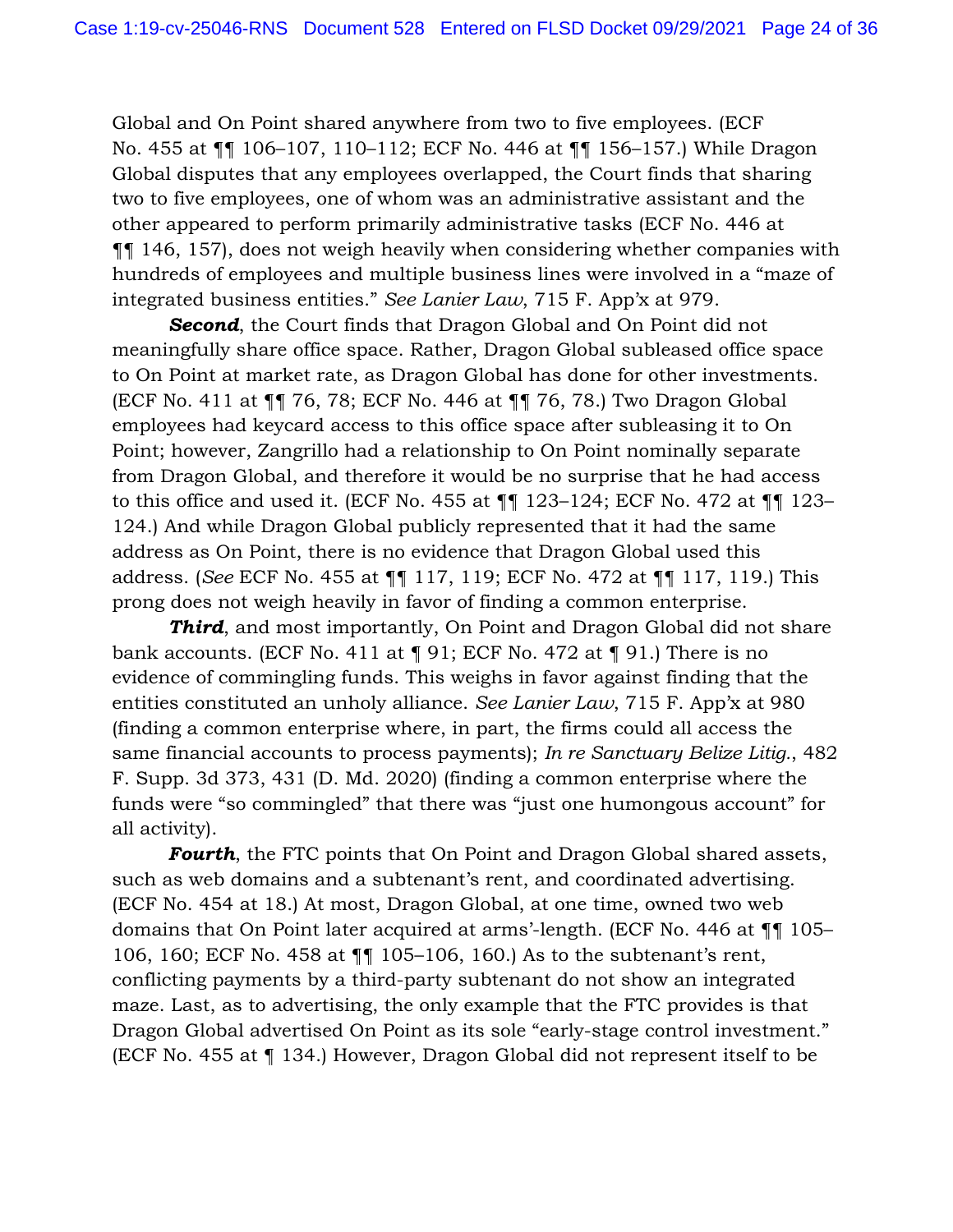On Point or otherwise represent that it offered the same services that On Point offered; it only represented that it invested in On Point. *See Nat'l Urological Grp.*, 645 F. Supp. 2d at 1183–84 (finding a common enterprise where the entities shared and used the same advertising materials for its products).

The Court notes that the FTC produced evidence suggesting that Dragon Global is "ultimately Bob [Zangrillo]." (*See* ECF No. 455 at ¶ 162.) However, the FTC has not established facts sufficient to attribute acts taken by Zangrillo as On Point's chairperson or consultant to the Dragon Global Defendants. Zangrillo exercised special approval rights on behalf of Dragon Global, and he at times used his Dragon Global email when conducting work for On Point (ECF No. 411 at ¶¶ 52, 54; ECF No. 446 at ¶¶ 52, 54, 148.) However, these do not establish that Zangrillo's role and knowledge as chairperson and consultant at On Point are attributed to Dragon Global.

In total, the undisputed facts establish that the Dragon Global Defendants did not operate as a common enterprise with On Point. Rather, Dragon Global had an existence and purpose separate from On Point. Dragon Global invested in On Point, had a financial interest in its success, and provided resources, such as sharing the names of advisors and the time of an administrative assistant, in pursuit of maximizing its investment.

## **6. Discussion - Remedy**

When issuing as injunction under Section 13(b), courts may "frame its order broadly enough to prevent respondents from engaging in similarly illegal practices in [the] future[.]" *Colgate-Palmolive*, 380 U.S. at 395. Therefore, parties must "expect some fencing in" provisions that extend beyond the specific violations at issue. *Id.* When issuing a permanent injunction, courts look to the following factors, among others: (1) the egregiousness of the defendant's actions, (2) the isolated or recurrent nature of the infraction, (3) the degree of scienter involved, and (4) the likelihood that the defendant's occupation will present opportunities for future violations." *FTC v. Partners in Health Care Ass'n*, 189 F. Supp. 3d 1356, 1369–70 (S.D. Fla. 2016) (Scola, J.). An injunction and its prohibitions must be stated "specifically" and "in reasonable detail." *See LabMD, Inc. v. FTC*, 894 F.3d 1221, 1235 (11th Cir. 2018).

### **A. Egregiousness and Recurrent Nature**

The Court finds that the violations were egregious in scope and duration. The violations resulted in potential consumer loss of over \$85 million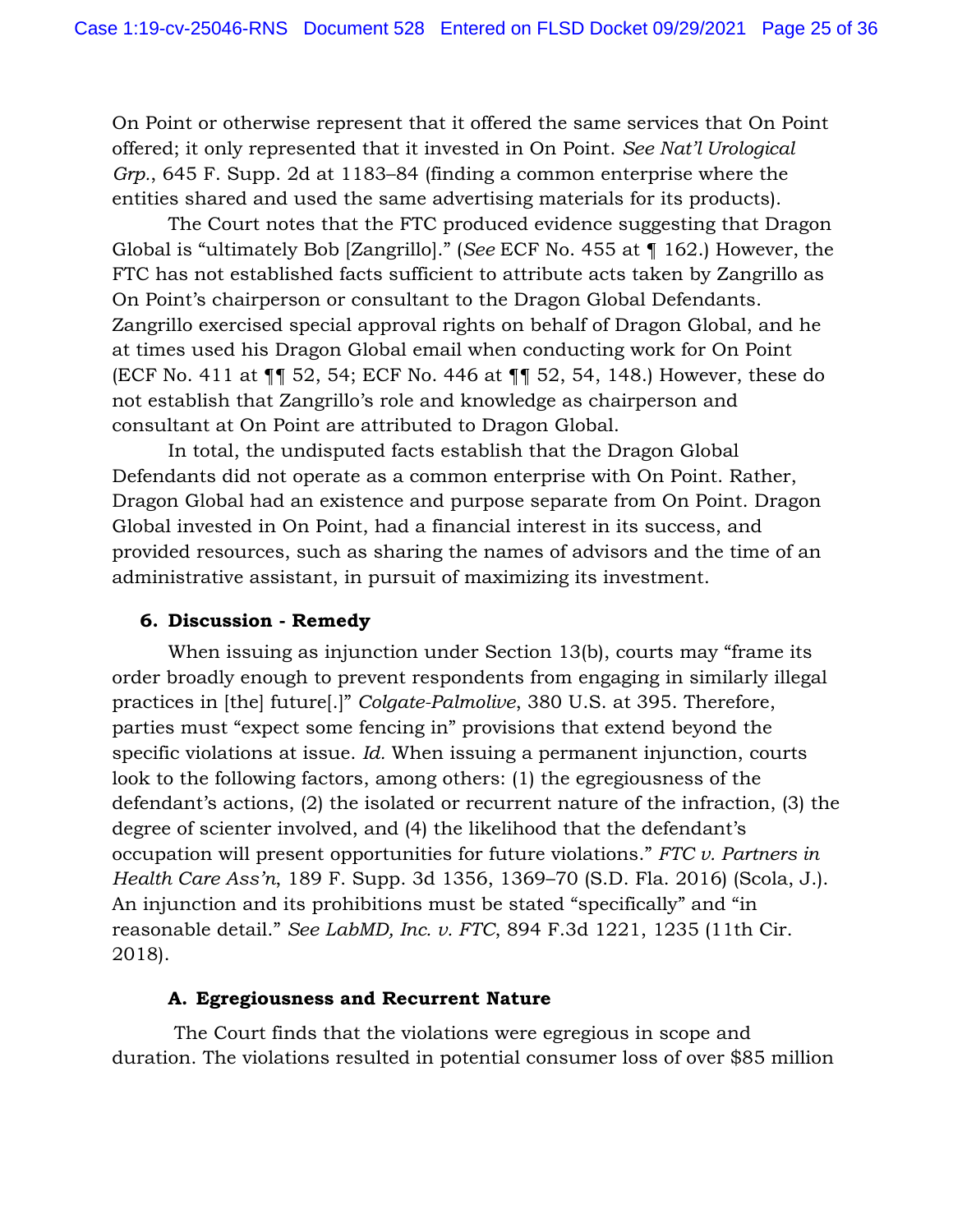in three years from paid guides and \$17 million in one year from the freemium websites. (ECF No. 455 at ¶¶ 46, 68; ECF No. 472 at ¶¶ 46, 68.) Moreover, these violations come in contempt, as discussed in a contemporaneously filed order in the *Acquinity* matter, of a previous order enjoining Katz from making false or misleading representations. (ECF No. 455 at ¶¶ 281–284; ECF No. 472 at ¶¶ 281–284.) The Defendants argue that the violations at issue were not egregious, as the Defendants operated the websites at issue in good faith, including by consulting with counsel on compliance, training staff, and incorporating disclaimers. (ECF No. 471 at 20–21.) However, while the Liable Defendants<sup>4</sup> may have undertaken some steps to operate their websites in good faith, the evidence demonstrates that the Liable Defendants, when aware of the deceptiveness of the websites, sought to perpetuate the deception and evade limits on such deception, including by load balancing across merchant accounts, splitting sales from the paid-guide business, and writing fake reviews. *See supra* § 2.C.

## **B. Scienter**

As discussed above, Burton Katz and Brent Levison had the requisite knowledge to be held liable. *See supra* §§ 5.B.1, 5.B.2. A higher degree of scienter is not required for permanently enjoining such deceptive conduct.

# **C. Likelihood of Future Violations**

The Court finds that the Liable Defendants have amble ability to commit future violations absent a permanent injunction. In particular, the low barriers to entering the online advertising and sales business weigh strongly in favor of a permanent injunction. *See Wash. Data Res.*, 856 F. Supp. 2d at 1282 (holding that where the "economic barriers to enter the [specific] industry are minimal," there is a "cognizable danger of a recurrent violation").

### **D. Reasonable Relation**

An injunction must be "narrowly tailored to fit the specific legal violations adjudged." *Keener v. Convergys Corp.*, 342 F.3d 1264, 1269 (11th Cir. 2003). Courts may include "fencing-in" relief to prevent defendants from engaging in "similarly illegal practices." *Colgate-Palmolive*, 380 U.S. at 395. Nonetheless,

<sup>4</sup> The Court will refer to the On Point Defendants, Corporate Defendants, Burton Katz, and Brent Levison as the Liable Defendants.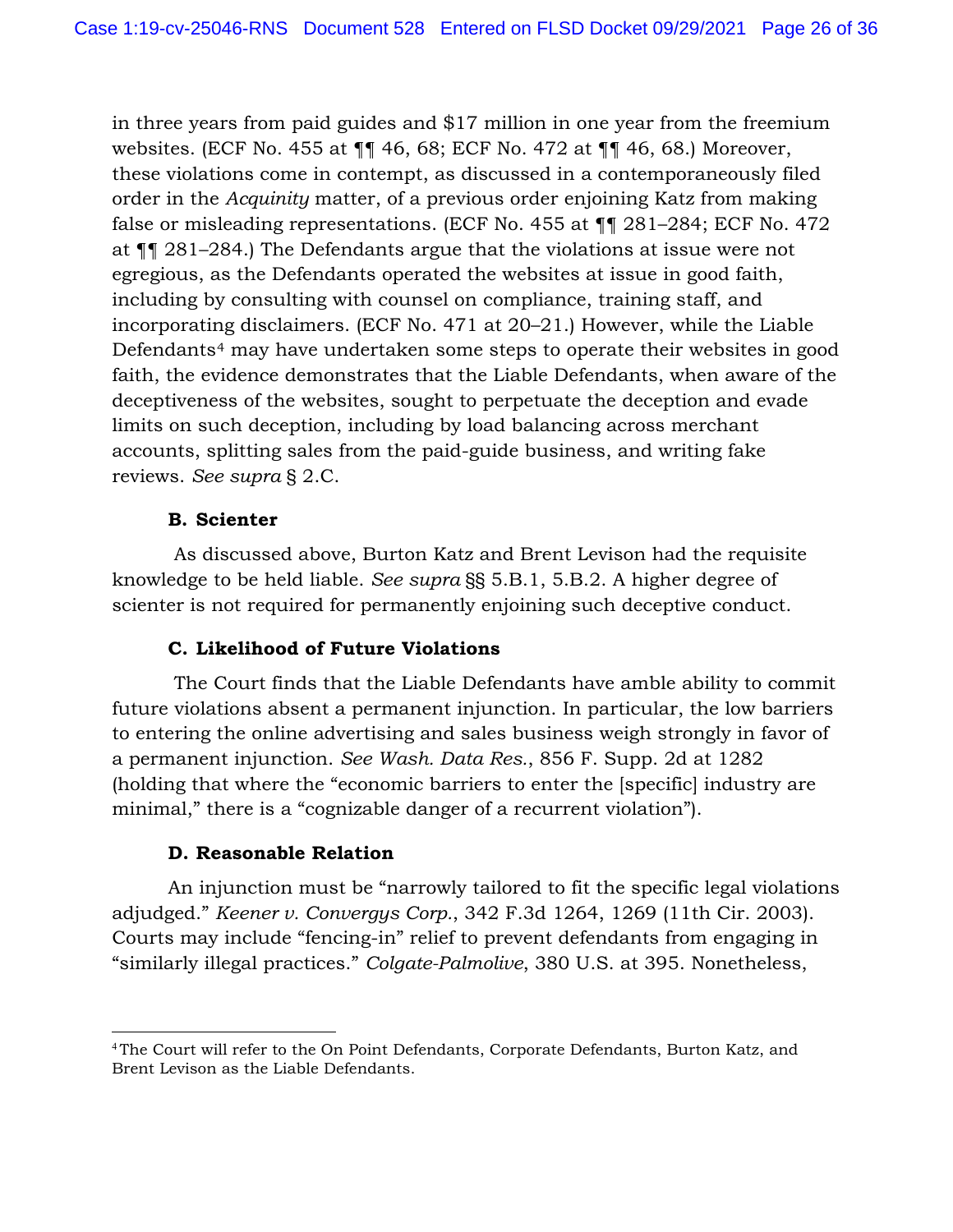the injunction must bear a "reasonable relation" to the violative conduct. *See Partners in Health Care*, 189 F. Supp. 3d at 1370.

The Court finds that a complete ban on the provision of assistance with government services is not reasonably tailored to the violative conduct here. Rather, the Court already found that On Point's services could be beneficial to consumers if operated in a non-deceptive way. (ECF No. 234.) The permanent injunction will ensure that the websites are not operated in a deceptive manner, and the Court will not permanently prohibit the provision of such services.

The Defendants also argue that the FTC's proposed prohibition on the use of customer information without express verifiable authorization is not reasonably related to the violative conduct. However, the use of such consumer information is permitted, provided that the Liable Defendants first obtain the consumer's electronic signature. The Court above held that On Point's freemium business made false or misleading representations to consumers, and the loss to consumers because of such practices was in the form of an unauthorized use of their personal information. Therefore, the restriction on the use of consumer information is reasonably related to the violative conduct. Moreover, the requirement to obtain a consumer's electronic signature does not appear to be so different than the consent widely obtained online through clickwrap agreements and the like. *See Mason v. Midland Funding LLC*, 815 F. App'x 320, 322 (11th Cir. 2020) (noting the widespread use of clickwrap agreements online). Therefore, the Court holds that only the FTC's proposed ban on assistance with government services is overbroad and not reasonably related to the violative conduct.

# **7. Conclusion**

In total, the Court **grants in part and denies in part** the FTC's motion for summary judgment (**ECF No. 454**) and **grants in part and denies in part** the Dragon Global Defendants' motion for summary judgment (**ECF No. 410**). In particular, the Court finds that summary judgment is appropriately entered in favor of the FTC as to the Corporate Defendants, Burton Katz, and Brent Levison. Moreover, the Court holds that summary judgment is appropriately entered as to the Dragon Global Defendants. The Court denies the FTC's motion for summary judgment as to Robert Zangrillo, Christopher Sherman, and Elisha Rothman, and the Court denies the Dragon Global Defendants' motion for summary judgment as to Robert Zangrillo.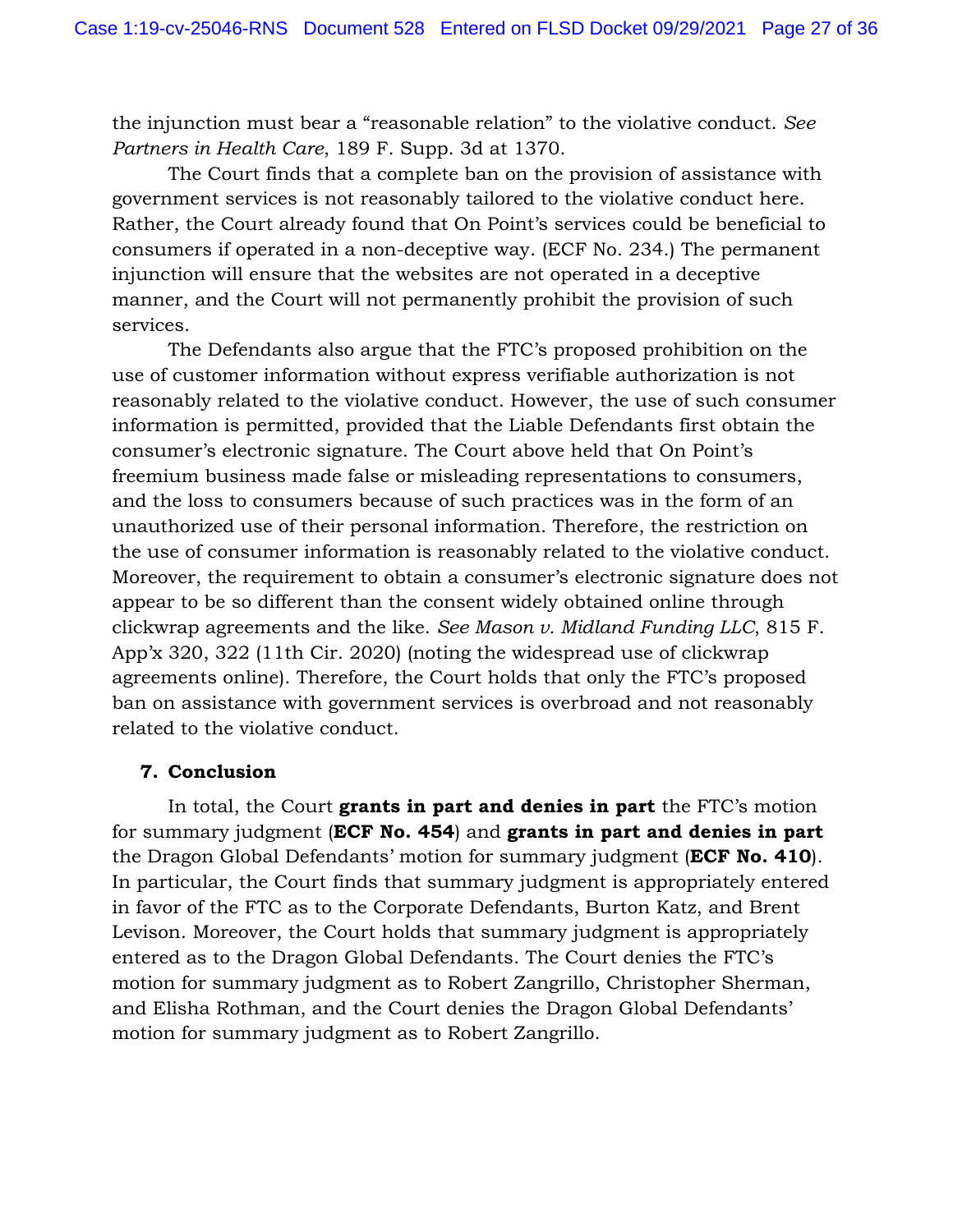## **DEFINITIONS**

For the purpose of this Order, the following definitions apply:

- A. "**Clear(ly) and conspicuous(ly)**" means that a required disclosure is difficult to miss (*i.e*., easily noticeable) and easily understandable by ordinary consumers, including in all of the following ways:
	- 1. In any communication that is solely visual or solely audible, the disclosure must be made through the same means through which the communication is presented. In any communication made through both visual and audible means, such as a television advertisement, the disclosure must be presented simultaneously in both the visual and audible portions of the communication even if the representation requiring the disclosure is made in only one means.
	- 2. A visual disclosure, by its size, contrast, location, the length of time it appears, and other characteristics, must stand out from any accompanying text or other visual elements so that it is easily noticed, read, and understood.
	- 3. An audible disclosure, including by telephone or streaming video, must be delivered in a volume, speed, and cadence sufficient for ordinary consumers to easily hear and understand it.
	- 4. In any communication using an interactive electronic medium, such as the Internet or software, the disclosure must be unavoidable.
	- 5. The disclosure must use diction and syntax understandable to ordinary consumers and must appear in each language in which the representation that requires the disclosure appears.
	- 6. The disclosure must comply with these requirements in each medium through which it is received, including all electronic devices and face-to-face communications.
	- 7. The disclosure must not be contradicted or mitigated by, or inconsistent with, anything else in the communication.
	- 8. When the representation or sales practice targets a specific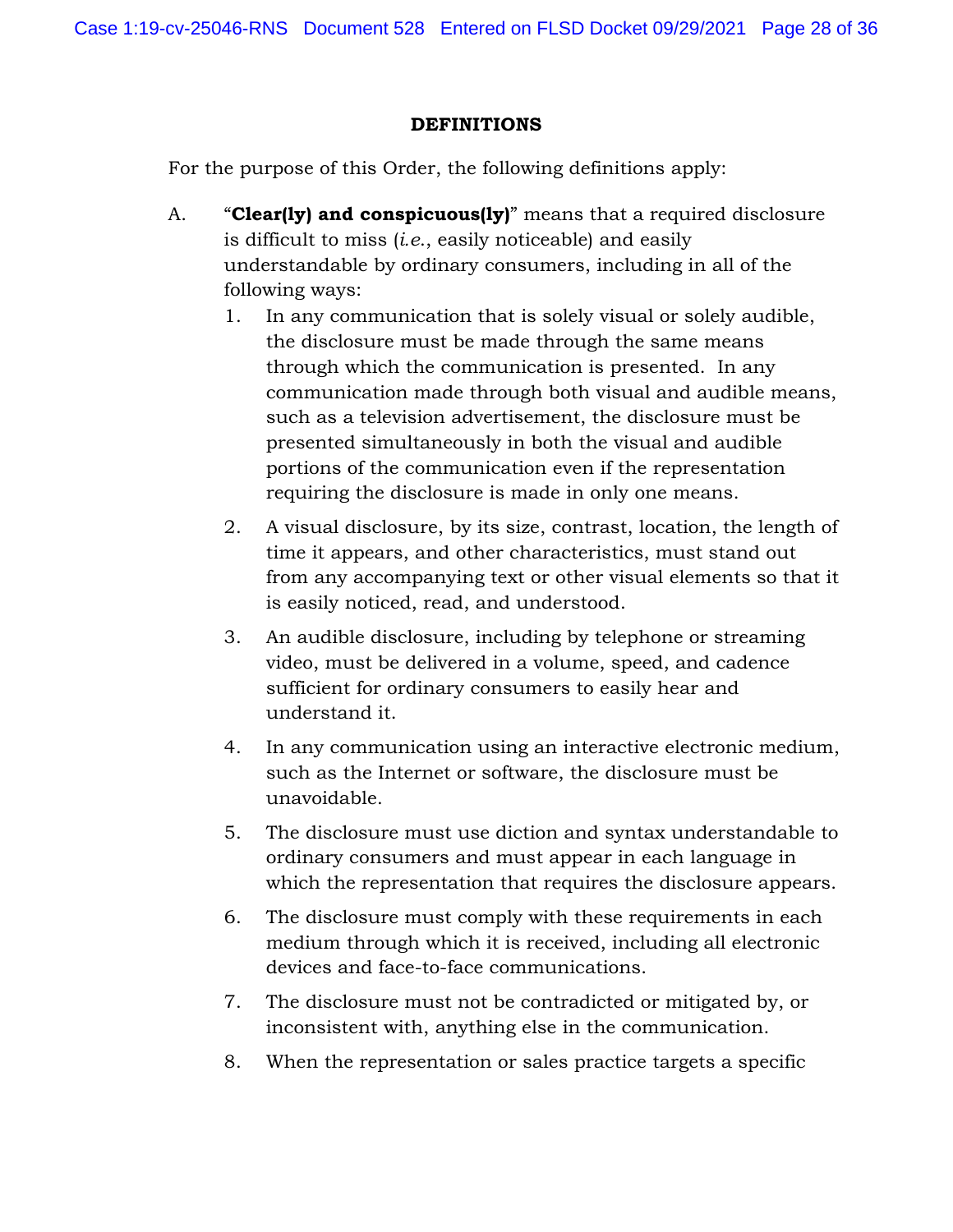audience, such as children, the elderly, or the terminally ill, "ordinary consumers" includes reasonable members of that group.

- B. "**Corporate Defendants**" means On Point Global LLC; On Point Employment LLC; On Point Guides LLC f/k/a Rogue Media Services LLC; DG DMV LLC; On Point Domains LLC; Final Draft Media LLC; Waltham Technologies LLC; Cambridge Media Series LLC f/k/a License America Media Series LLC; Issue Based Media LLC; Bella Vista Media Ltd. also d/b/a BV Media; Carganet S.A. also d/b/a G8 Labs; Direct Market LLC; Bluebird Media LLC; Borat Media LLC; Bring Back the Magic Media LLC; Chametz Media LLC; Chelsea Media LLC; Coinstar Media LLC; Domain Development Studios LLC; Domain Dividends Media LLC; Eagle Media LLC; Falcon Media LLC; GNR Media LLC; Island Media LLC; Leatherback Media Group LLC; Macau Media LLC; CEG Media LLC f/k/a Matzoh Media LLC; MBL Media Ltd. Inc.; Orange and Blue Media LLC; Orange Grove Media LLC; Panther Media LLC; Pirate Media LLC; Pivot Media Group LLC; PJ Groove Media LLC; Sandman Media Group LLC; Shadow Media LLC; Skylar Media LLC; Slayer Billing LLC; Spartacus Media LLC; Very Busy Media LLC; Wasabi Media LLC; Yamazaki Media LLC; Bronco Family Holdings LP a/k/a Bronco Holdings Family LP; BAL Family LP; Cardozo Holdings LLC; 714 Media Ltd.; Mac Media Ltd.; License America Management LLC; License America Holdings LLC; Blackbird Media LLC; and their successors and assigns, individually, collectively, or in any combination.
- C. "**Defendants**" means all of the Individual Defendants and the Corporate Defendants, individually, collectively, or in any combination.
- D. "**Express Verifiable Authorization**" means express written authorization by the customer, which includes the customer's signature, and shall include an electronic or digital form of signature, to the extent that such form of signature is recognized as a valid signature under applicable federal law or state contract law, and which evidences clearly both the customer's authorization of the uses Defendant will make of the customer's information and the customer's receipt, prior to providing such authorization, of: (1) an accurate description, Clearly and Conspicuously stated, of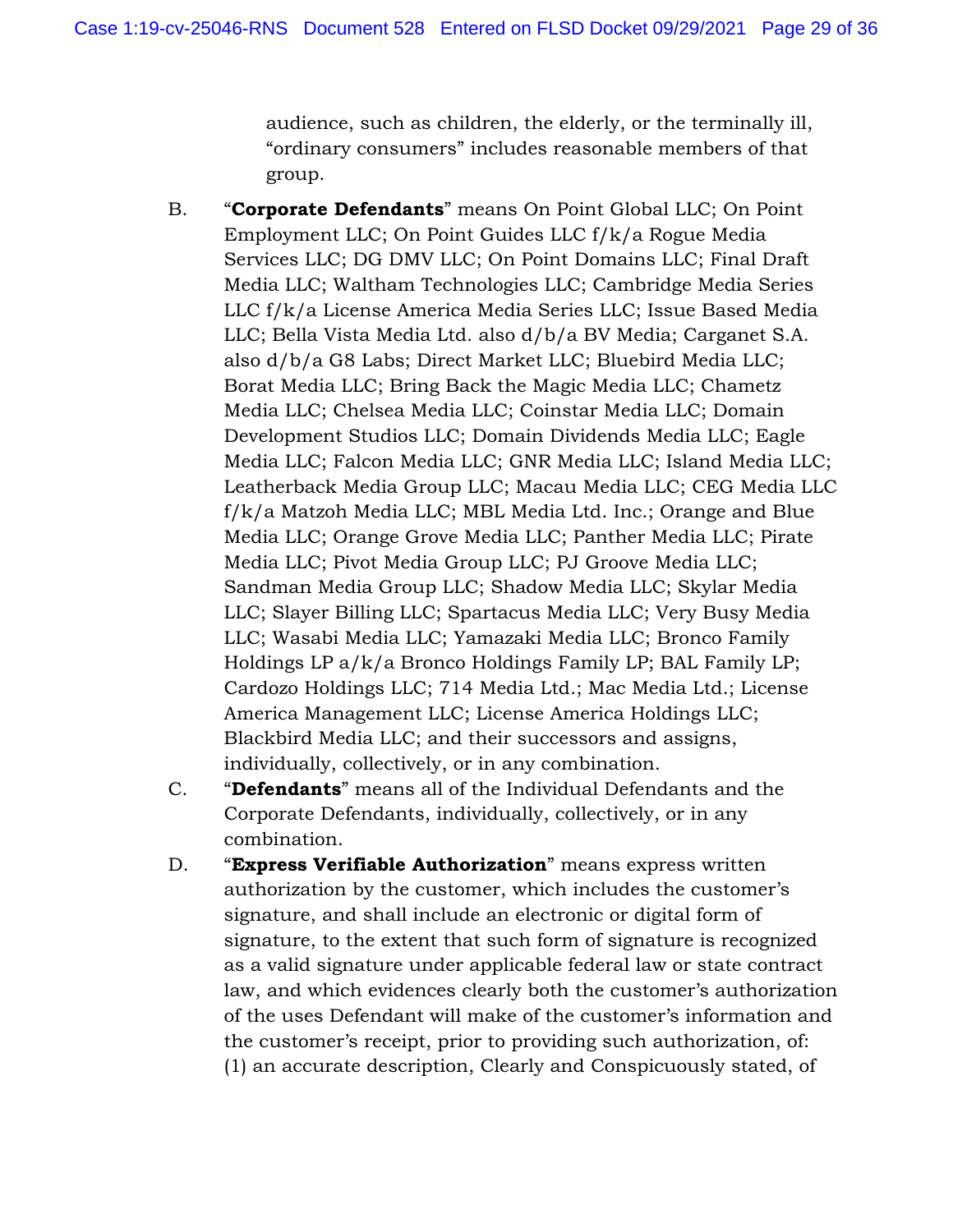the information to be collected; (2) an accurate description, Clearly and Conspicuously stated, of the goods or services to be provided in exchange for the information; (3) an accurate description, Clearly and Conspicuously stated, of the specific use, disclosure, or sale Defendants are authorized to make of the information the customer is providing; and (4) an accurate description, Clearly and Conspicuously stated, of the identity or specific category of any third party to whom the information will be disclosed or sold.

- E. "**Individual Defendants**" means Burton Katz and Brent Levison, individually, collectively, or in any combination.
- F. "**Sensitive Information**" means:
	- 1. information about an individual's past, present, or future physical or mental health or condition, the provision of health care to the individual, or the past, present, or future payment for the provision of health care to the individual;
	- 2. a consumer's financial institution account number, credit or debit card information, or any other information by which a consumer's financial account can be accessed, or by which a consumer might be charged for goods or services;
	- 3. Social Security number;
	- 4. geolocation information; or,
	- 5. information about an individual if any information that individual provided indicates he or she is a minor.

# **ORDER**

# **I. BAN ON SALE OR DISCLOSURE OF SENSITIVE INFORMATION**

IT IS ORDERED that Corporate Defendants, Burton Katz, and Brent Levison are permanently restrained and enjoined from selling, disclosing, or permitting third parties to access customers' Sensitive Information, whether directly or through an intermediary, unless the disclosure or access is necessary to provide the good or service offered to the customer that induces the customer to provide the Sensitive Information.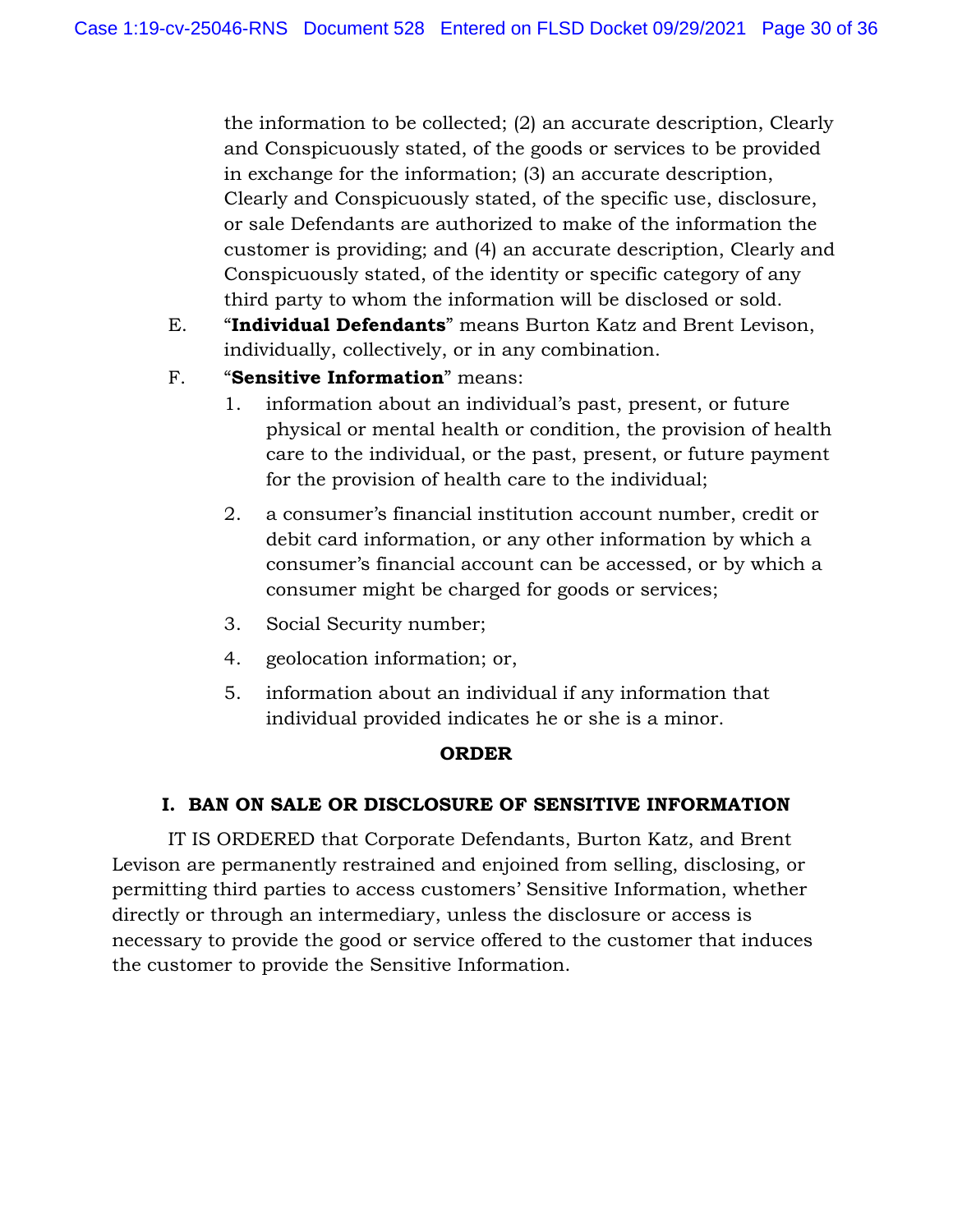# **II. PROHIBITION AGAINST USE OF INFORMATION WITHOUT EXPRESS VERIFIABLE AUTHORIZATION**

IT IS FURTHER ORERED that Defendants, Defendants' officers, agents, employees, and attorneys, and all other persons in active concert or participation with any of them, who receive actual notice of this Order, whether acting directly or indirectly, are permanently restrained and enjoined from disclosing or using information obtained from a customer without that customer's Express Verifiable Authorization for such disclosure or use.

# **III. PROHIBITION AGAINST MISREPRESENTATIONS**

IT IS FURTHER ORDERED that Defendants, Defendants' officers, agents, employees, and attorneys, and all other persons in active concert or participation with any of them, who receive actual notice of this Order, whether acting directly or indirectly, in connection with promoting or offering any good or service are permanently restrained and enjoined from misrepresenting or assisting others in misrepresenting, expressly or by implication:

- A. that consumers can complete state motor vehicle or state licensing transactions, eligibility determinations for public benefits, or any other governmental transactions on Defendants' websites;
- B. that consumers who submit payment or personal information on Defendants' websites will receive a state motor vehicle service, state license, eligibility determination for public benefits, or any other governmental service;
- C. that consumers who submit payment or personal information on Defendants' websites can demonstrably conduct or complete a government transaction more quickly or efficiently on Defendants' websites than by conducting the same transaction directly with the government;
- D. that the information Defendants provide regarding government services and transactions is demonstrably more accurate or easier to understand than information the government provides about those services and transactions; or
- E. any other fact material to consumers concerning any good or service, such as: the total costs; any material restrictions, limitations, or conditions; or any material aspect of its performance, efficacy, nature, or central characteristics.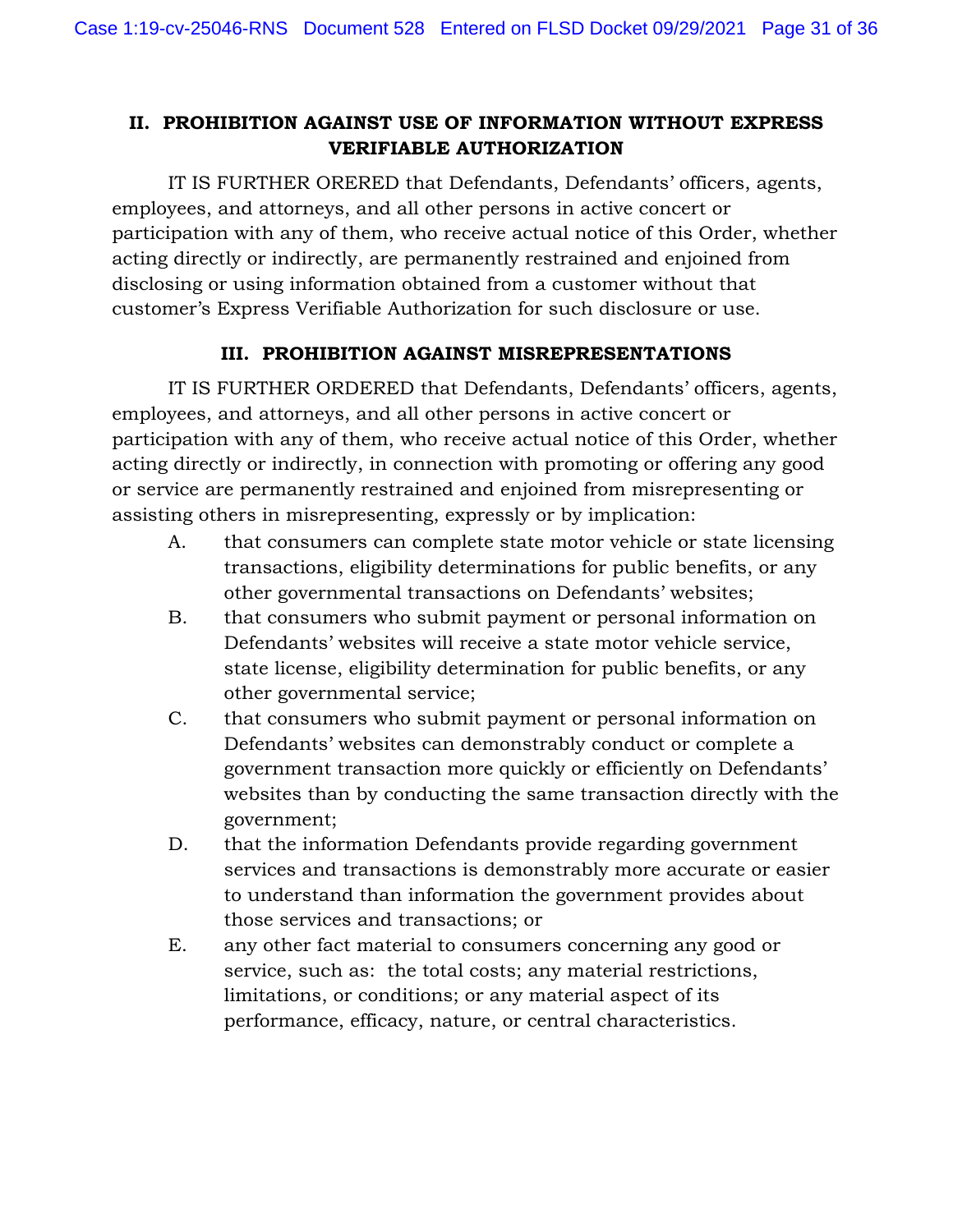## **IV. CUSTOMER INFORMATION**

IT IS FURTHER ORDERED that Defendants, Defendants' officers, agents, employees, and attorneys, and all other persons in active concert or participation with any of them, who receive actual notice of this Order are permanently restrained and enjoined from directly or indirectly:

- A. disclosing, using, or benefitting from customer information, including the name, address, telephone number, email address, social security number, other identifying information, or any data that enables access to a customer's account (including a credit card, bank account, or other financial account), that any Defendant obtained prior to entry of this Order in connection with the operation of websites offering assistance with government services and transactions; and
- B. failing to destroy such customer information in all forms in their possession, custody, or control within 30 days after receipt of written direction to do so from a representative of the Commission.

Provided, however, that customer information need not be disposed of, and may be disclosed, to the extent requested by a government agency or required by law, regulation, or court order.

# **V. ORDER ACKNOWLEDGMENTS**

IT IS FURTHER ORDERED that Defendants obtain acknowledgments of receipt of this Order:

- A. Each Defendant, within 7 days of entry of this Order, must submit to the Commission an acknowledgment of receipt of this Order sworn under penalty of perjury.
- B. For 10 years after entry of this Order, each Individual Defendant for any business that such Defendant, individually or collectively with any other Defendants, is the majority owner or controls directly or indirectly, and each Corporate Defendant, must deliver a copy of this Order to: (1) all principals, officers, directors, and LLC managers and members; (2) all employees having managerial responsibilities for conduct related to the subject matter of the Order and all agents and representatives who participate in conduct related to the subject matter of the Order; and (3) any business entity resulting from any change in structure as set forth in the Section titled Compliance Reporting. Delivery must occur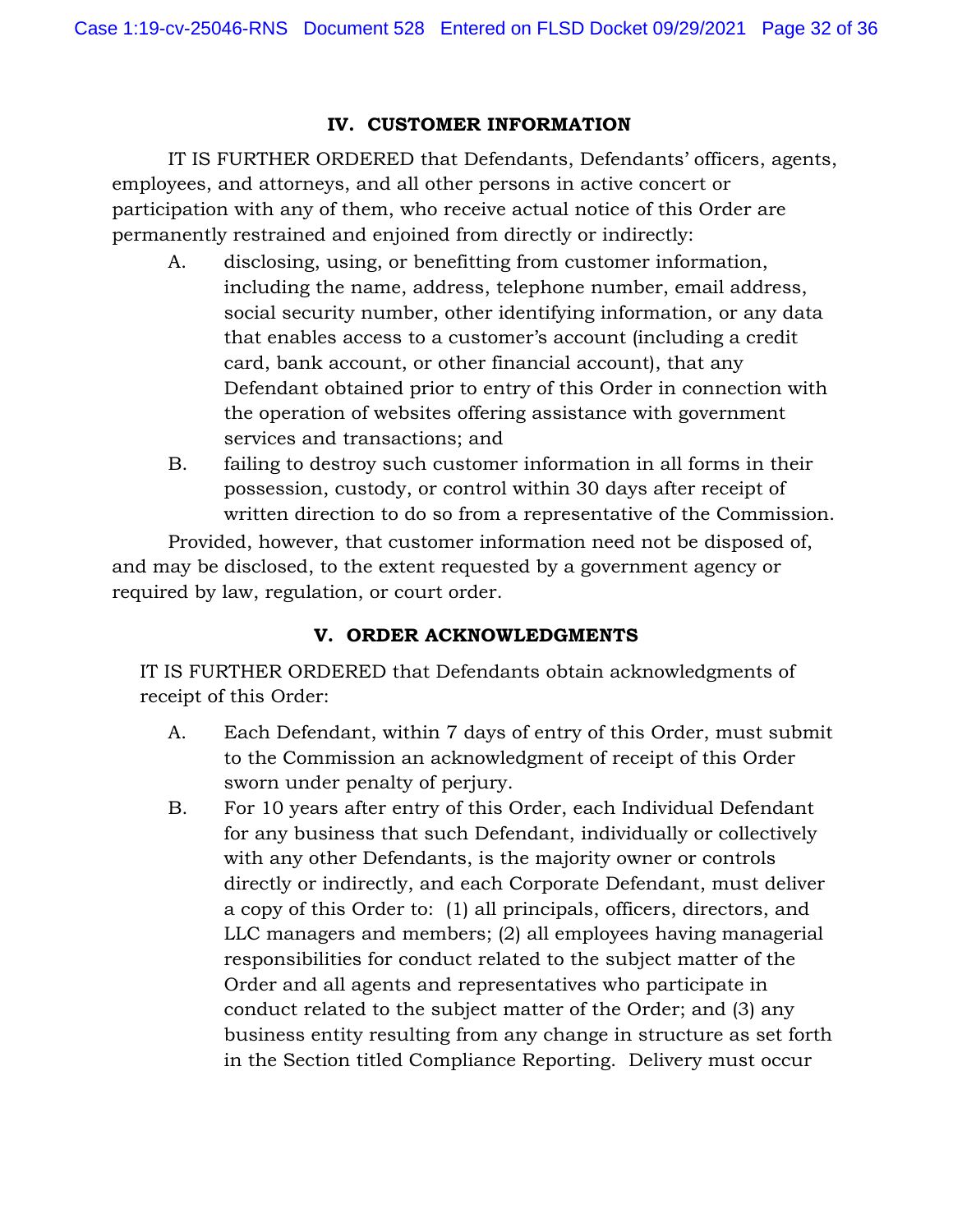within 7 days of entry of this Order for current personnel. For all others, delivery must occur before they assume their responsibilities.

C. From each individual or entity to which a Defendant delivered a copy of this Order, that Defendant must obtain, within 30 days, a signed and dated acknowledgment of receipt of this Order.

## **VI. COMPLIANCE REPORTING**

IT IS FURTHER ORDERED that Defendants make timely submissions to the Commission:

- A. One year after entry of this Order, each Defendant must submit a compliance report, sworn under penalty of perjury:
	- 1. Each Defendant must: (a) identify the primary physical, postal, and email address and telephone number, as designated points of contact, which representatives of the Commission may use to communicate with Defendant; (b) identify all of that Defendant's businesses by all of their names, telephone numbers, and physical, postal, email, and Internet addresses; (c) describe the activities of each business, including the goods and services offered, the means of advertising, marketing, and sales, and the involvement of any other Defendant (which Individual Defendants must describe if they know or should know due to their own involvement); (d) describe in detail whether and how that Defendant is in compliance with each Section of this Order; and (e) provide a copy of each Order Acknowledgment obtained pursuant to this Order, unless previously submitted to the Commission.
	- 2. Additionally, each Individual Defendant must: (a) identify all telephone numbers and all physical, postal, email and Internet addresses, including all residences; (b) identify all business activities, including any business for which such Defendant performs services whether as an employee or otherwise and any entity in which such Defendant has any ownership interest; and (c) describe in detail such Defendant's involvement in each such business, including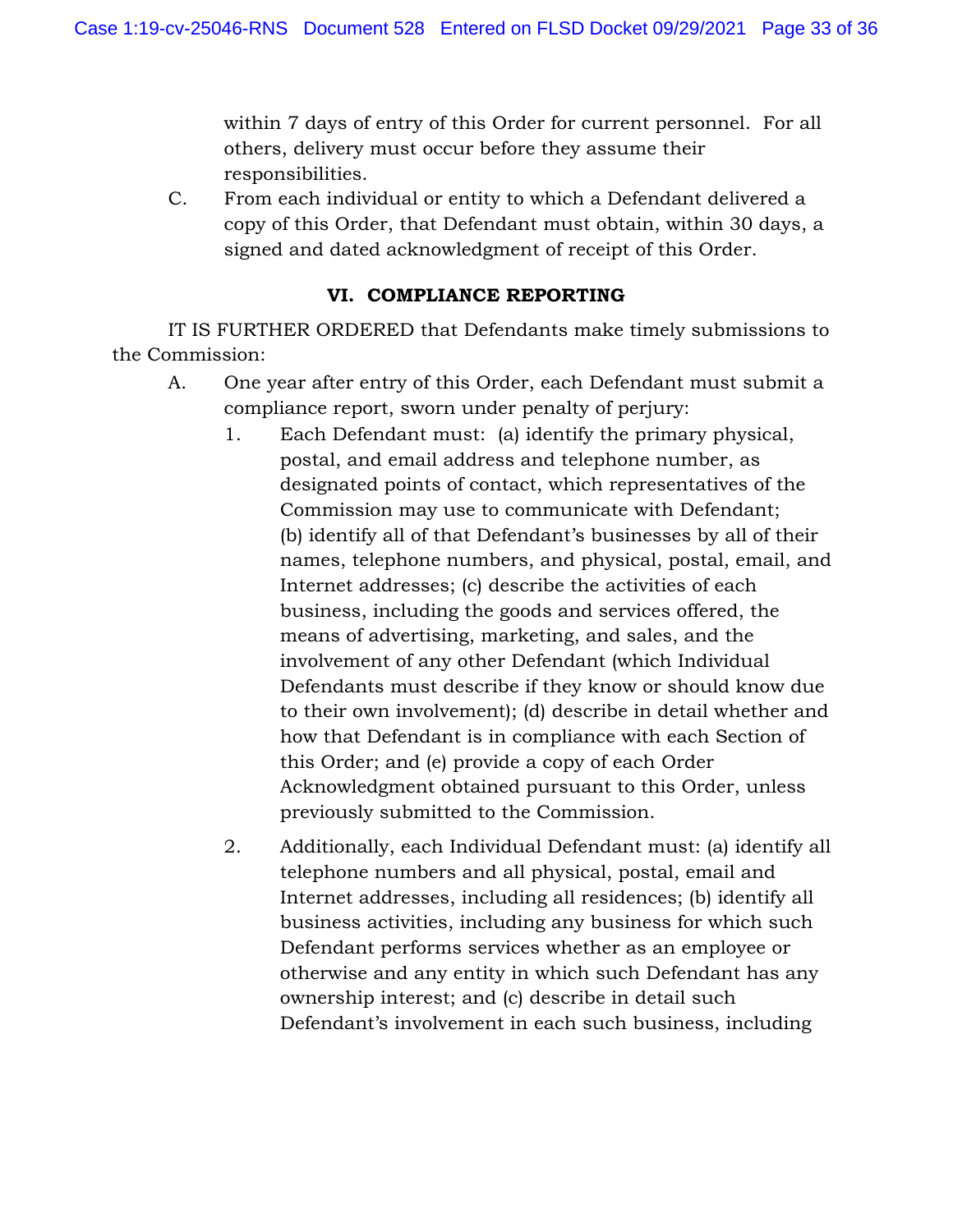title, role, responsibilities, participation, authority, control, and any ownership.

- B. For 20 years after entry of this Order, each Defendant must submit a compliance notice, sworn under penalty of perjury, within 14 days of any change in the following:
	- 1. Each Defendant must report any change in: (a) any designated point of contact; or (b) the structure of any Corporate Defendant or any entity that Defendant has any ownership interest in or controls directly or indirectly that may affect compliance obligations arising under this Order, including: creation, merger, sale, or dissolution of the entity or any subsidiary, parent, or affiliate that engages in any acts or practices subject to this Order.
	- 2. Additionally, each Individual Defendant must report any change in: (a) name, including aliases or fictitious names, or residence address; or (b) title or role in any business activity, including any business for which such Defendant performs services whether as an employee or otherwise and any entity in which such Defendant has any ownership interest, and identify the name, physical address, and any Internet address of the business or entity.
- C. Each Defendant must submit to the Commission notice of the filing of any bankruptcy petition, insolvency proceeding, or similar proceeding by or against such Defendant within 14 days of its filing.
- D. Any submission to the Commission required by this Order to be sworn under penalty of perjury must be true and accurate and comply with 28 U.S.C. § 1746, such as by concluding: "I declare under penalty of perjury under the laws of the United States of America that the foregoing is true and correct. Executed on: \_\_\_\_\_" and supplying the date, signatory's full name, title (if applicable), and signature.
- E. Unless otherwise directed by a Commission representative in writing, all submissions to the Commission pursuant to this Order must be emailed to DEbrief@ftc.gov or sent by overnight courier (not the U.S. Postal Service) to: Associate Director for Enforcement, Bureau of Consumer Protection, Federal Trade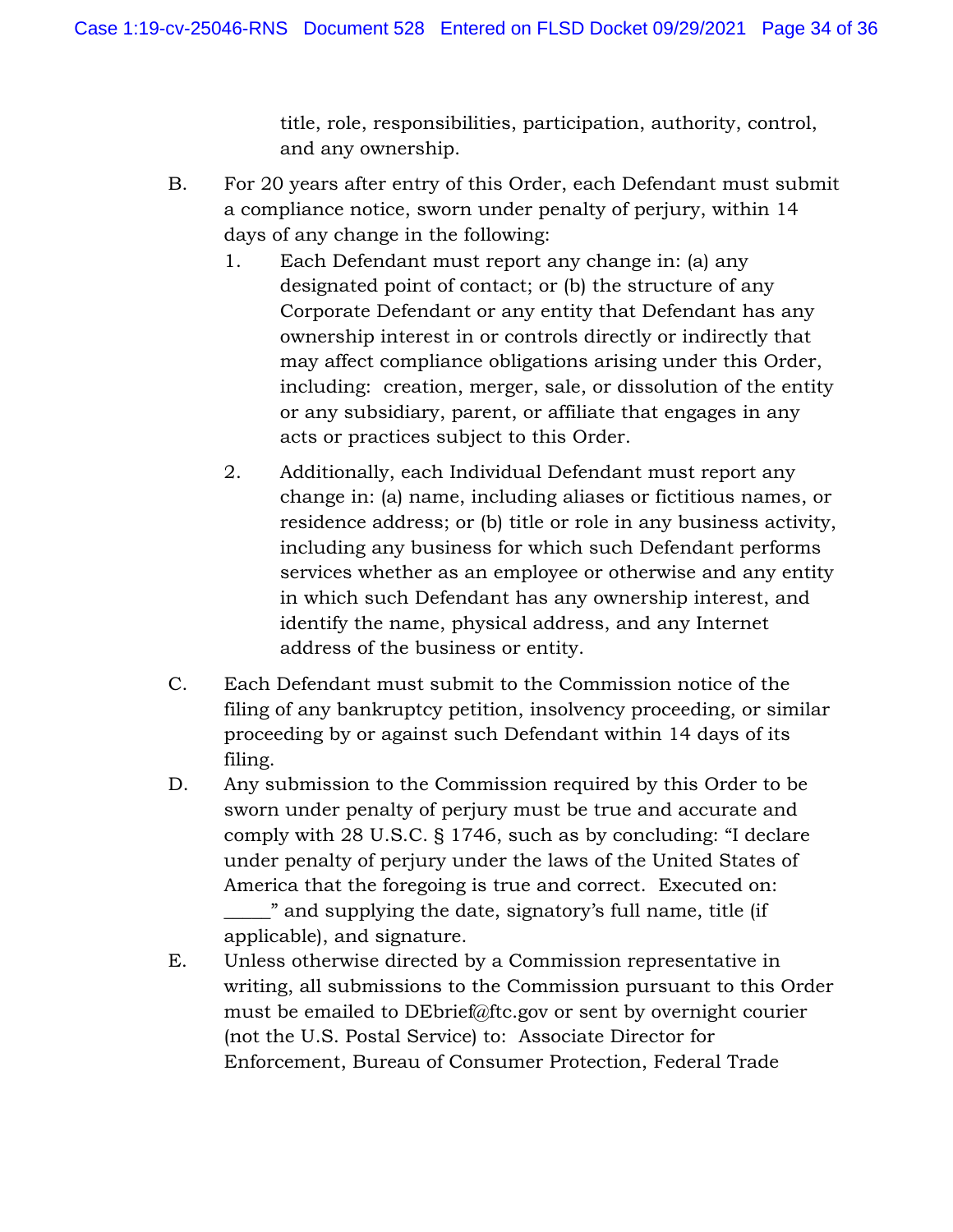Commission, 600 Pennsylvania Avenue NW, Washington, DC 20580. The subject line must begin: FTC v. On Point Global LLC, et al., X130054.

# **VII. RECORDKEEPING**

IT IS FURTHER ORDERED that Defendants must create certain records for 20 years after entry of the Order and retain each such record for 5 years. Specifically, each Corporate Defendant and each Individual Defendant for any business that such Defendant, individually or collectively with any other Defendants, is a majority owner or controls directly or indirectly, must create and retain the following records:

- A. accounting records showing the revenues from all goods or services sold;
- B. personnel records showing, for each person providing services, whether as an employee or otherwise, that person's: name; addresses; telephone numbers; job title or position; dates of service; and (if applicable) the reason for termination;
- C. records of all consumer complaints and refund requests, whether received directly or indirectly, such as through a third party, and any response;
- D. all records necessary to demonstrate full compliance with each provision of this Order, including all submissions to the Commission; and
- E. a copy of each unique advertisement, website, or other marketing material.

# **VIII. COMPLIANCE MONITORING**

IT IS FURTHER ORDERED that, for the purpose of monitoring Defendants' compliance with this Order:

A. Within 14 days of receipt of a written request from a representative of the Commission, each Defendant must: submit additional compliance reports or other requested information, which must be sworn under penalty of perjury; appear for depositions; and produce documents for inspection and copying. The Commission is also authorized to obtain discovery, without further leave of court, using any of the procedures prescribed by Federal Rules of